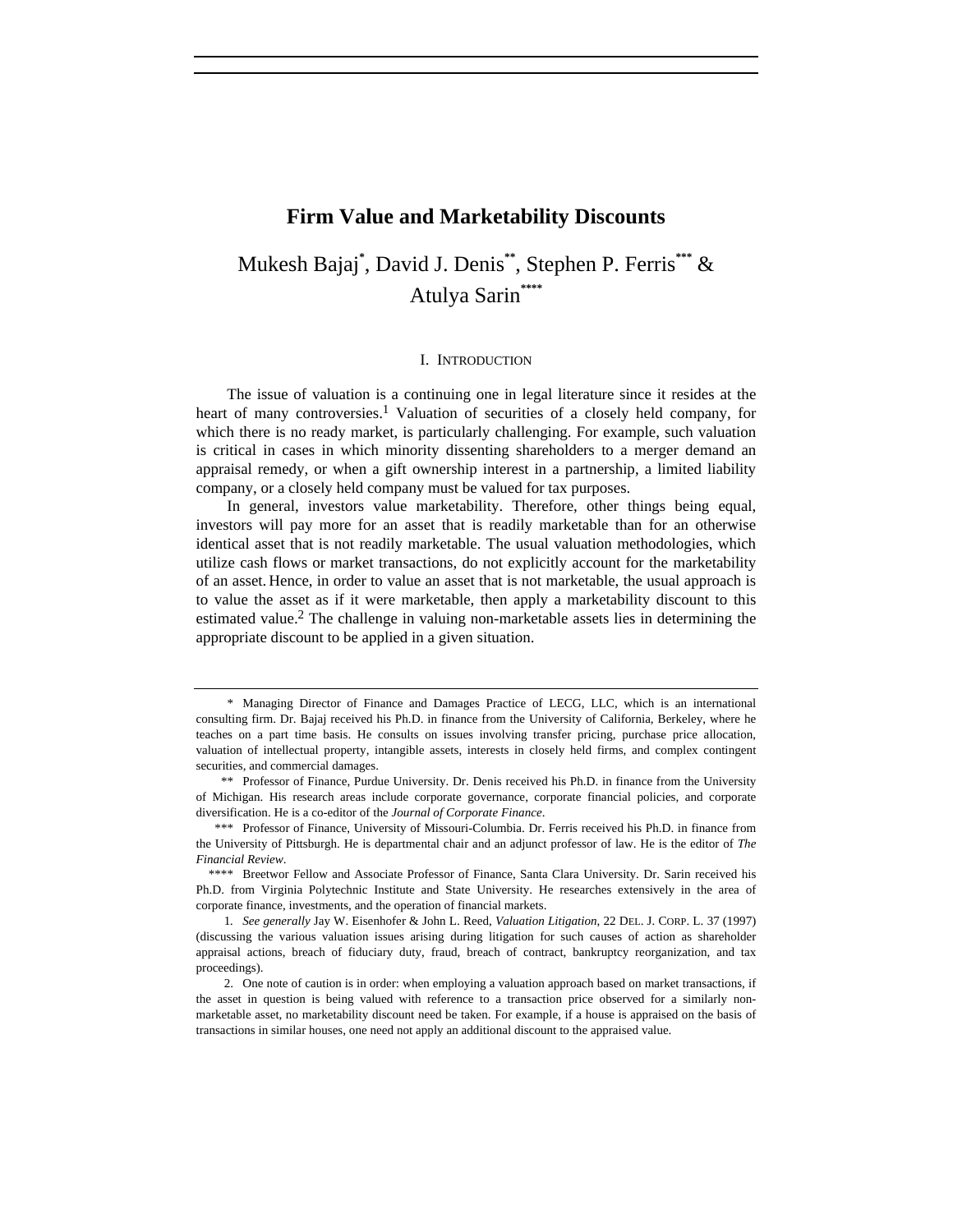The concept of marketability refers to how quickly an asset can be converted to cash without the owner incurring substantial transaction costs or price concessions.<sup>3</sup> Certain financial assets, such as actively traded common stocks, are considered to be among the most marketable of assets. If an individual wishes to convert their common stock holdings into cash during regular trading hours, this can be accomplished nearly instantaneously with modest transaction costs and a minimal impact on the market price of the stocks.4 On the other hand, real estate is considered to be far less marketable. If an individual wishes to sell real estate holdings, it is typically a lengthy process, often involving substantial transaction costs and price concessions.

In legal settings, marketability discounts elicit two primary types of controversy: (i) whether a marketability discount should be applied, and (ii) the appropriate level of discount to be applied. For example, in dissenters' rights cases, which generally involve valuation of non-marketable assets, there is considerable disagreement about whether any marketability discount should be applied. Courts in New York, Illinois, Oregon, Washington, Georgia, Kentucky, Indiana, and Colorado have decided that it is appropriate to apply lack-of-marketability discounts. Courts in Delaware, New Jersey, Nebraska, and Missouri, however, have determined that such discounts are unfair.<sup>5</sup> Second, there is disagreement about the appropriate level of the discount. A variety of methodologies have been employed to estimate these discounts in practice. These alternative methodologies yield a wide range of proposed discounts.6

Existing methodologies estimate the marketability discount in one of three ways. One group of studies estimates the discount by comparing the price of an asset during a period in which it is marketable to the price of the same asset during a period in which it is non-marketable. A second group of studies contemporaneously compares the prices of two claims on the same underlying asset, where one of the claims is marketable and the other is not. The third group of studies compares transaction prices of assets that are readily marketable with prices of otherwise similar assets having restricted marketability.

In the following section we review economic and financial theory regarding the value of marketability and what might determine the marketability discount. Section III of this study summarizes and critiques prior empirical studies of the marketability discount. As part of this summary, we identify the limitations associated with using each of the three estimation techniques described above. In Section IV we provide new empirical evidence concerning the magnitude of the marketability discount and its crosssectional determinants. This new evidence comes from an update of prior empirical studies using restricted stock. The results of our analysis allow us to provide some useful

<sup>3. &</sup>quot;Price concessions" refer to the phenomenon whereby the sale of an asset takes place at a discount relative to the asset's current market price.

<sup>4.</sup> An exception to this statement is the trading of large blocks of common stock. For example, Mikkelson and Partch show that blocks of shares sold in secondary sales are sold at prices below the prevailing market price of the shares. *See* Wayne H. Mikkelson & M. Megan Partch, *Stock Price Effects and Costs of Secondary Distributions*, 14 J. FIN. ECON. 165, 192 (1985).

<sup>5</sup>*. See generally* John D. Emory, Jr., Comment, *The Role of Discounts in Determining "Fair Value" Under Wisconsin's Dissenters' Rights Statutes: The Case for Discounts*, 4 WIS. L. REV. 1155 (1995) (reviewing state case law concerning the applicability of marketability discounts for establishing fair value in dissenter appraisal litigation).

<sup>6</sup>*. See generally* Robert F. Reilly, *The Identification and Quantification of Discounts and Premiums*, AM. BANKR. INST. J., May 1996, at 30.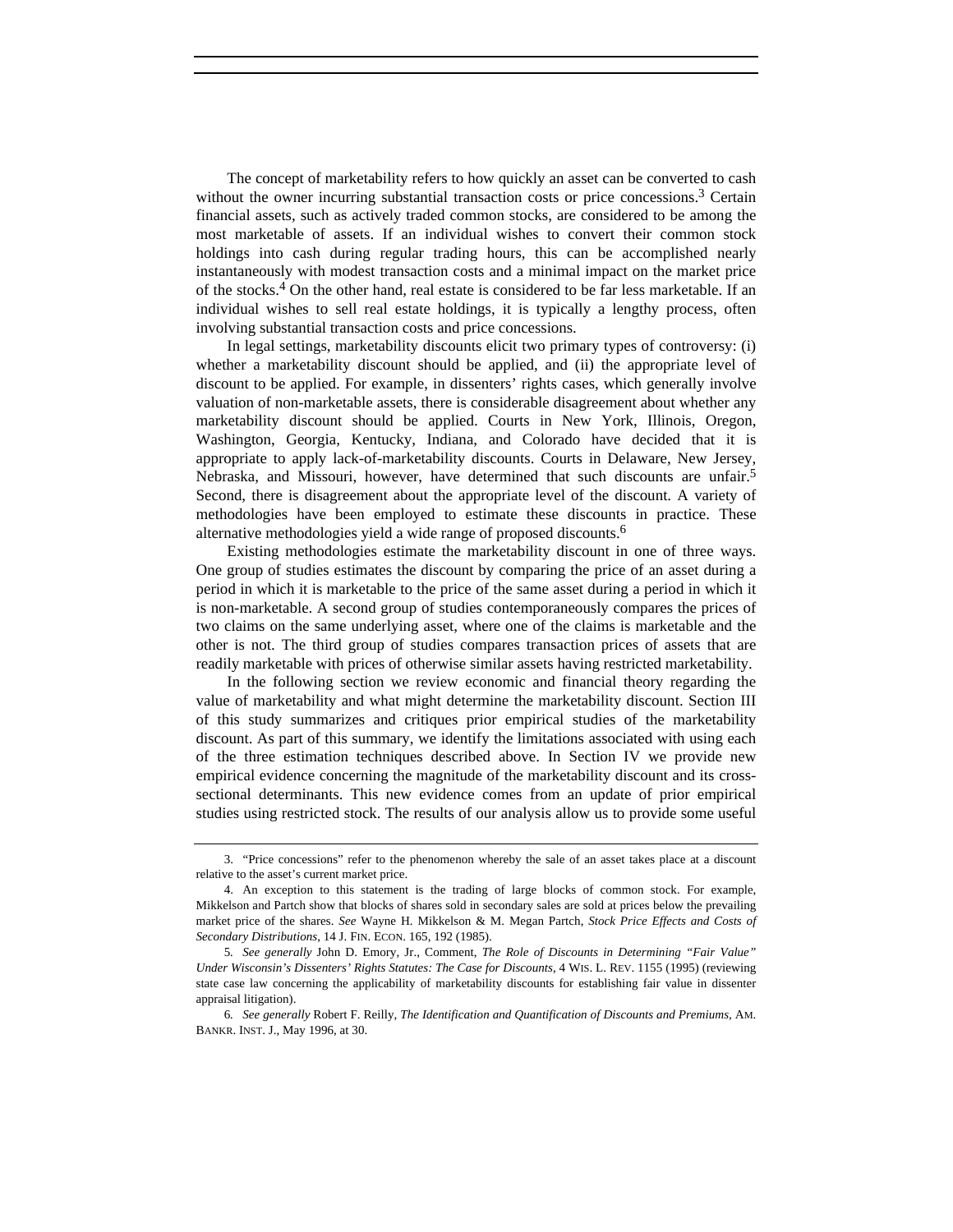prescriptions for the valuation of non-readily-marketable assets such as shares of closely held firms.

## II. MARKETABILITY AND THE PRICING OF ASSETS

In theory, the price of any asset is given by the present value of the cash flows to be received from owning the asset.7 In the absence of taxes, transaction costs, and other restrictions on trade, an asset can be instantaneously converted to cash at this equilibrium price. In the presence of transaction costs, however, buyers will demand a discount on the price of the asset equal to their cost of converting the asset to cash. Similarly, investors will demand a discount if they are unable to sell the asset for a period of time. This discount represents compensation to the investor for the inability to convert the asset to cash. This inability potentially causes the investor to miss opportunities to allocate capital to assets with higher returns.

The marketability of an asset refers to the degree to which an asset can be converted to cash quickly, without incurring large transaction costs or price concessions.<sup>8</sup> All else equal, the more marketable an asset, the higher the price an investor will be willing to pay for the asset.<sup>9</sup>

Longstaff (1995) derives an upper bound on the value of marketability using option pricing theory.<sup>10</sup> Specifically, he considers a hypothetical investor with perfect market timing ability; *i.e*., the investor has the ability to identify the point in time in which the price of a security reaches its maximum.<sup>11</sup> If this investor is restricted from selling the security for a fixed period of time, the investor forgoes the ability to sell the security at its maximum price. The difference between the present value of the price received from selling the security after marketability restrictions are relaxed and the present value from selling the security at its maximum price represents the value of marketability.<sup>12</sup> Using standard techniques for option pricing literature and certain assumed parameter values, Longstaff estimates discounts for lack of marketability as a function of marketability restriction period and the standard deviation of the security's returns.13 He concludes that marketability discounts can be economically relevant even when the period of illiquidity is relatively short.<sup>14</sup>

<sup>7.</sup> This view of asset valuation is standard in the finance literature. *See* TOM COPELAND ET AL., VALUATION: MEASURING AND MANAGING THE VALUES OF COMPANIES (2d ed. 1994) (stating an argument that, in an attempt to maximize a firm's equity value, the discounted cashflow approach will reward corporate managers with higher share prices than attention to accounting earnings).

<sup>8</sup>*. See* ZVI BODIE ET AL., INVESTMENTS 893 (2d ed. 1993) (arguing that an asset's liquidity (*i.e*., marketability) represents the speed or ease with which an asset can be sold and still command a price close to its inherent or fair value).

<sup>9</sup>*. See generally* Yakov Amihud & Haim Mendelson, *Liquidity and Asset Prices: Financial Management Implications*, 17 FIN. MGMT. 5 (1988) (discussing the relation between marketability and asset prices in a corporate framework); Yakov Amihud & Haim Mendelson, *Liquidity, Asset Prices and Financial Policy*, 47 FIN. ANALYST J. 56 (1991) (discussing financial policy in relation to liquidity).

<sup>10</sup>*. See* Francis A. Longstaff, *How Much Can Marketability Affect Security Values?*, 50 J. FIN. 1767, 1767 (1995).

<sup>11</sup>*. Id*. at 1769.

<sup>12</sup>*. Id.* at 1768.

<sup>13</sup>*. Id.* at 1770.

<sup>14</sup>*. Id*. at 1773-74. Longstaff's analysis ignores the possibility that investors could synthetically create a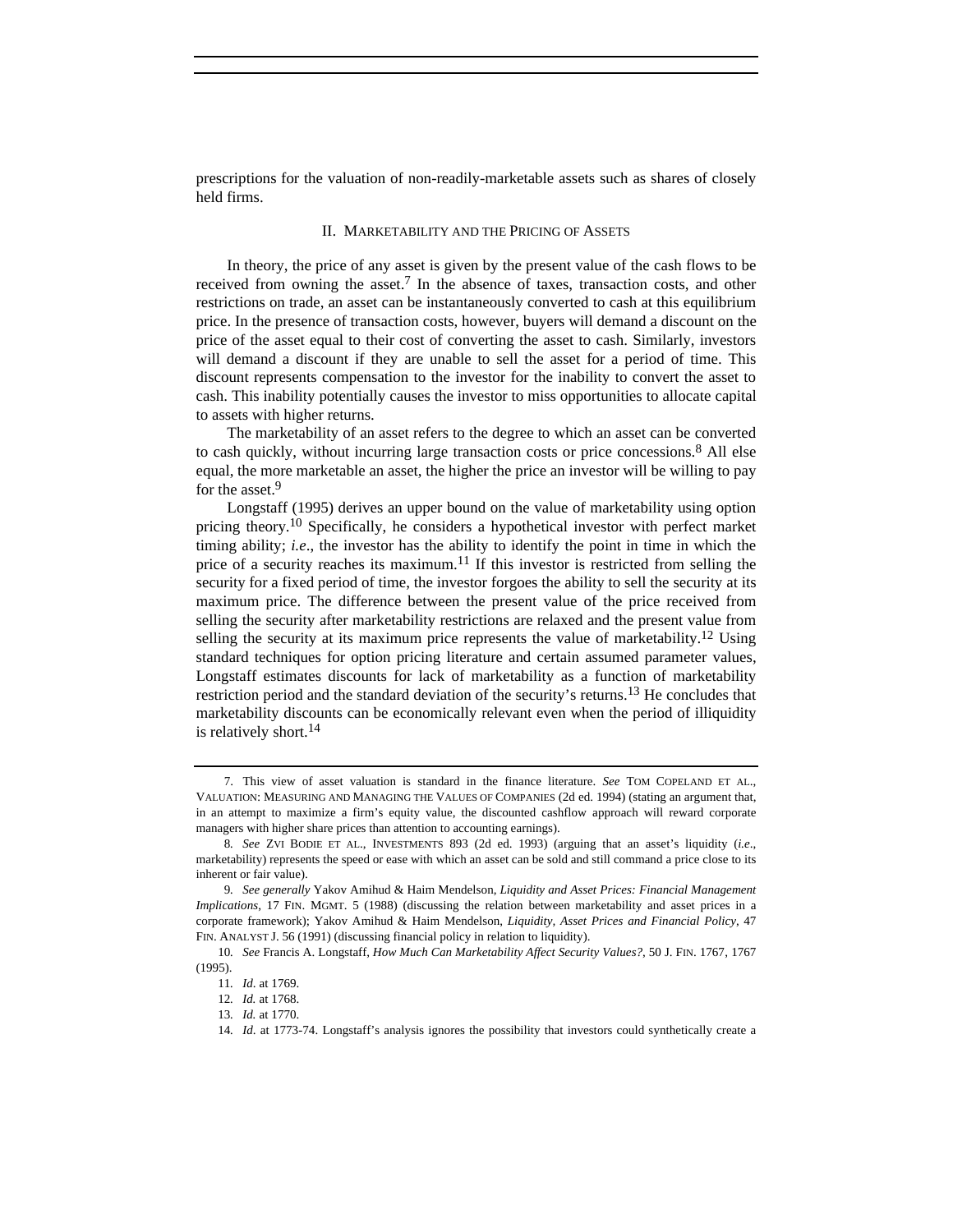Several factors are likely to influence an asset's marketability. First, the more uncertain the asset's value, the higher will be the potential opportunity cost associated with a lack of marketability. Hence, the discount demanded by investors will be higher.<sup>15</sup> Similarly, the more difficult it is for an outsider to appraise the value of an asset, the less marketable that asset will be. Hence, potential investors will demand a discount in price. Third, the extent to which there are close substitutes for an asset will influence its marketability. For example, the fact that many common stocks are close substitutes for one another contributes to the high degree of liquidity present in the stock market.<sup>16</sup> Conversely, the lack of substitutes in the market for fine art contributes to the lack of liquidity in that market.<sup>17</sup> Fourth, the duration of restrictions on trade is likely to influence an asset's marketability discount. All else equal, the longer the period that an asset is non-marketable, the lower its value will drop.<sup>18</sup> Fifth, the larger the amount of the asset being sold, the less marketable the asset will be.<sup>19</sup> This effect potentially comes from two different sources. The more of an asset that is sold, relative to the total outstanding, the less liquid the remaining market for the asset.<sup>20</sup> Furthermore, the larger the size of the transaction, the smaller the pool of potential buyers due to capital constraints and desires for diversification of personal portfolios.21

In sum, marketability has inherent value to investors because the lack of marketability increases potential opportunity costs for holders of assets. Consequently, all else equal, asset values will be positively correlated with the marketability of the asset.<sup>22</sup> Stated differently, expected returns from holding assets will be negatively correlated with the asset's marketability. The higher expected returns for less marketable assets reflect equilibrium compensation to investors for bearing the additional risks (in the form of

17. LAWRENCE J. GITMAN & MICHAEL D. JOEHNK, FUNDAMENTALS OF INVESTING 157 (8th ed. 2001).

liquid position by trading in derivative securities. We later discuss how this possibility affects estimates of the marketability discount. He also ignores the availability of additional capital for the holder of non-marketable security to profitably exploit trading opportunities emanating from the assumed timing ability. If such timing ability was less than perfect, his estimates of marketability discount would be lower. Thus, in the view of the authors, the contribution of Longstaff's work is to show the relationship between riskiness of a non-marketable asset and its marketability discounts and not necessarily a quantification of such discounts in the real world.

<sup>15.</sup> MARK HIRSCHEY, INVESTMENTS: THEORY AND APPLICATIONS (2001) (discussing the proposition that uncertainty in asset values is viewed by investors as risk and that they will demand higher rates of return to hold riskier assets).

<sup>16.</sup> To the extent that two stocks are substitutes for each other, the depth of the market for those kinds of equities will increase. With greater depth, more of a stock can be traded without a corresponding change in the price. For a fuller discussion of the concept of market depth and how it is similar to a price elasticity, see Stephen P. Ferris et al., *A Microstructure Examination of Trading Activity Following Stock Splits*, 5 REV. QUANTITATIVE FIN. & ACCT. 27**,** 31 (1995).

<sup>18</sup>*. See* HIRSCHEY, *supra* note 15, at 682-84 (discussing the impact of liquidity on share prices and their value)

<sup>19.</sup> THOMAS E. COPLAND & J. FRED WESTON, FINANCIAL THEORY AND CORPORATE POLICY 370 (3d ed. 1988).

<sup>20.</sup> The impact of large asset sales on the value and liquidity of the remaining assets is examined with the price pressure hypothesis. *See* Myron Scholes, *The Market for Securities: Substitution Versus Price Pressure and the Effects of Information on Share Prices*, 45 J. BUS. 179, 179-211 (1972).

<sup>21.</sup> This phenomenon is consistent with the trading range argument of stock splits that contends that stocks split in an attempt to reduce their cost and thereby increase the overall liquidity of the issue. *See* JAMES C. VAN HORNE, FINANCIAL MANAGEMENT AND POLICY 326-27 (12th ed. 2001).

<sup>22.</sup> GITMAN & JOEHNK, *supra* note 17, at 157.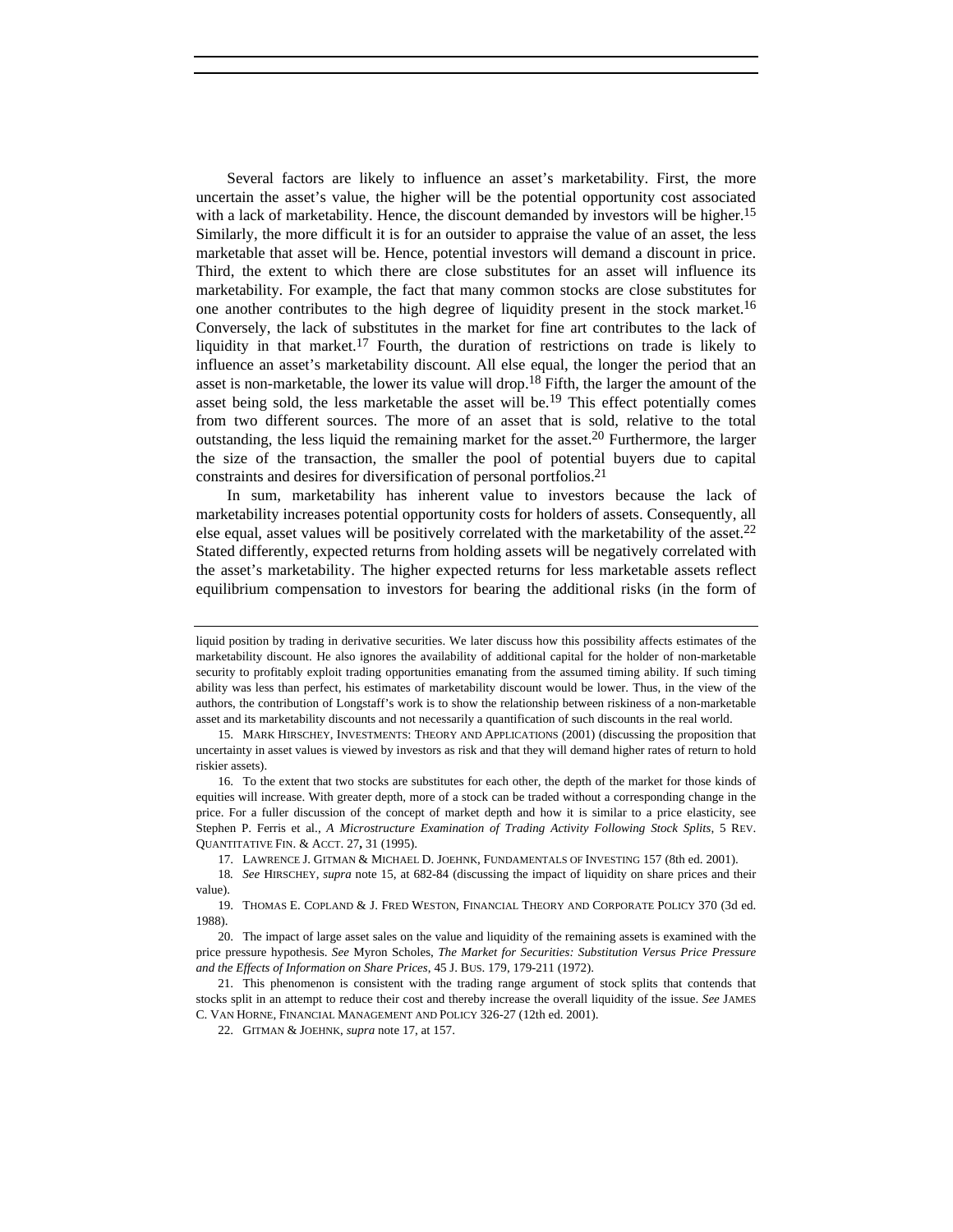opportunity costs). This is caused by the inability to convert the asset to cash quickly, with minimal price impact.<sup>23</sup>

## III. PRIOR EMPIRICAL ESTIMATES OF THE MARKETABILITY DISCOUNT

Existing empirical methodologies to estimate the lack of marketability discount can be assigned to one of three categories of technique. The first estimates the marketability discount by comparing the price of an asset during a period in which it is relatively nonmarketable to a period in which it is more marketable. This approach is typically implemented by comparing share prices of firms following initial public offerings (IPO) to transaction prices in those same shares prior to the IPO.<sup>24</sup> This Article refers to this approach as the IPO approach. The second approach compares share prices of two claims on the same underlying asset, where one claim is marketable and the other is not. This approach is typically implemented by examining issues of restricted stock. This Article refers to this as the restricted stock approach. The third approach uses a comparable set of marketable companies to estimate what the market value of a non-marketable asset would be if it were marketable. This approach compares acquisition prices of private (*i.e*., nonmarketable) companies with those of comparable public companies, and is referred to as the acquisitions approach.

This section reviews and critiques each of these approaches. The average discounts are estimated under each approach, including the cross-sectional determinants of the discounts (if any). Further, the limitations inherent in each approach are discussed.

#### *A. The IPO Approach*

The IPO approach attempts to quantify the discount associated with the lack of marketability by comparing post-IPO share prices with transaction prices in the same shares prior to the IPO. John Emory and Willamette Management Associates (WMA) each conducted a series of studies using the IPO approach.<sup>25</sup> Emory's studies examine prices for private stock transactions completed within five months of a subsequent IPO. These prices are then compared with the price at which this firm's shares were offered in its IPO.

As reported in Panel A of Table 1, Emory's studies suggest that private transactions take place at an average discount of approximately 45% relative to the price in the same share in the IPO aftermarket. Moreover, the discount is remarkably consistent over the

<sup>23.</sup> Note that this does not imply that the expected premium per unit of illiquidity is constant. Investors that place a low value on liquidity will tend to own longer-term, less liquid securities; while investors that place a high value on liquidity will tend to own shorter-term, more liquid securities. This clientele effect suggests that asset returns will be an increasing, but concave, function of illiquidity. For a formal derivation of this idea and empirical evidence, see Yakov Amihud & Haim Mendelson, *Asset Pricing and the Bid-Ask Spread*, 17 J. FIN. ECON. 223 (1986).

<sup>24.</sup> Companies can issue equity to the public at multiple times. An initial public offering is the first time that a company issues shares to the public, and thus, a portion of its equity is owned by public investors. Subsequent issues of shares by the company are referred to as seasoned offerings. *See* DOUGLAS R. EMERY ET AL., PRINCIPLES OF FINANCIAL MANAGEMENT 46 (1998).

<sup>25</sup>*. See* Emory, *supra* note 5; SHANNON P. PRATT ET AL., VALUING A BUSINESS: THE ANALYSIS AND APPRAISAL OF CLOSELY HELD COMPANIES 344-49 (1996).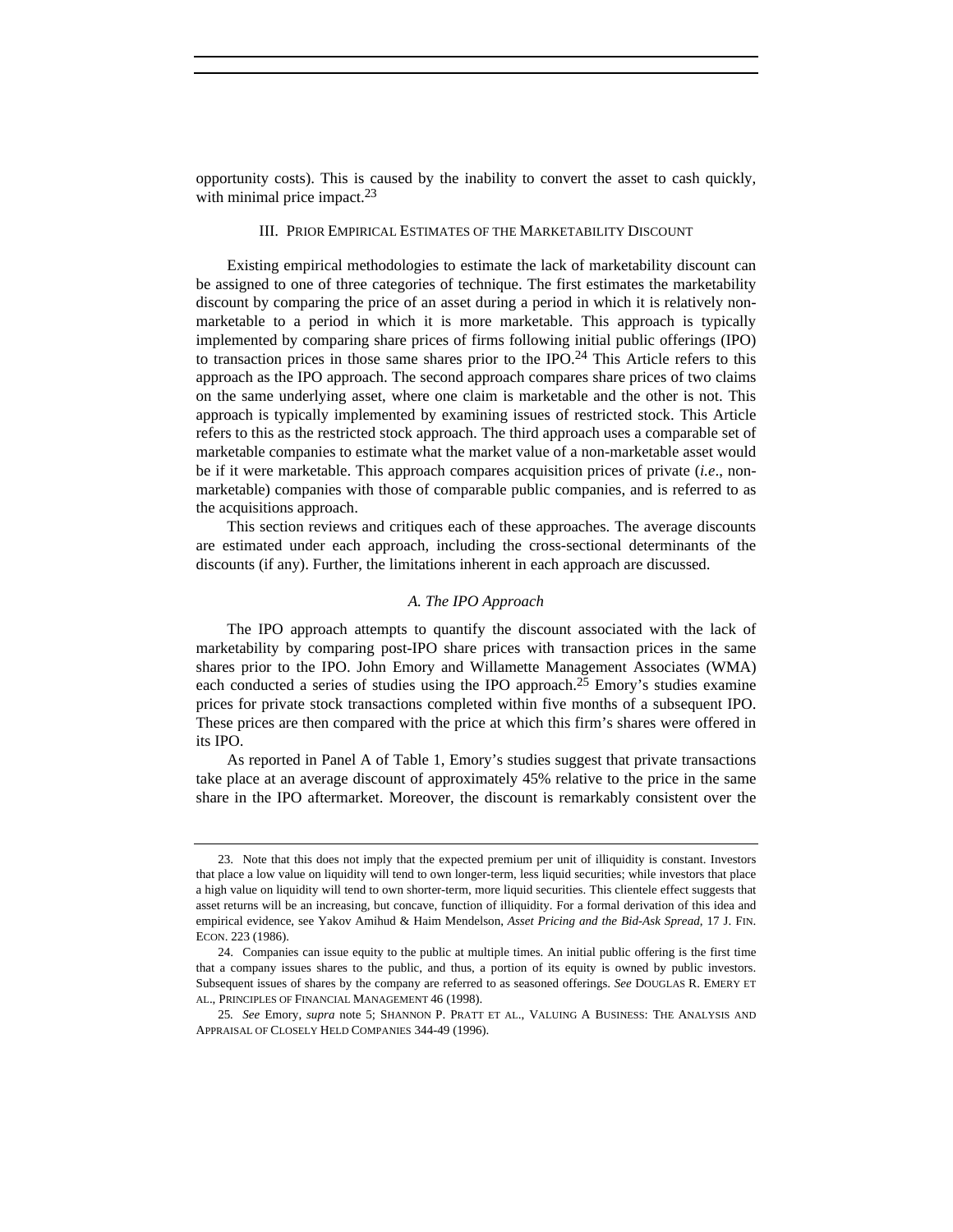1985 to 1997 period, ranging between 42% and 45% (1980-1981 is an exception with an average discount of 60%).

WMA conducted a similar series of studies that are summarized in *Valuing a Business*. 26WMA examined transactions occurring in the three years prior to each firm's IPO. Then the transaction prices were adjusted for changes in industry price/earnings multiples over the period between the pre-IPO transactions dates and the IPO date. As reported in Panel B of Table 1, WMA found marketability discounts similar to those found in the Emory studies.

<sup>26</sup>*. See* PRATT ET AL., *supra* note 25, at 345.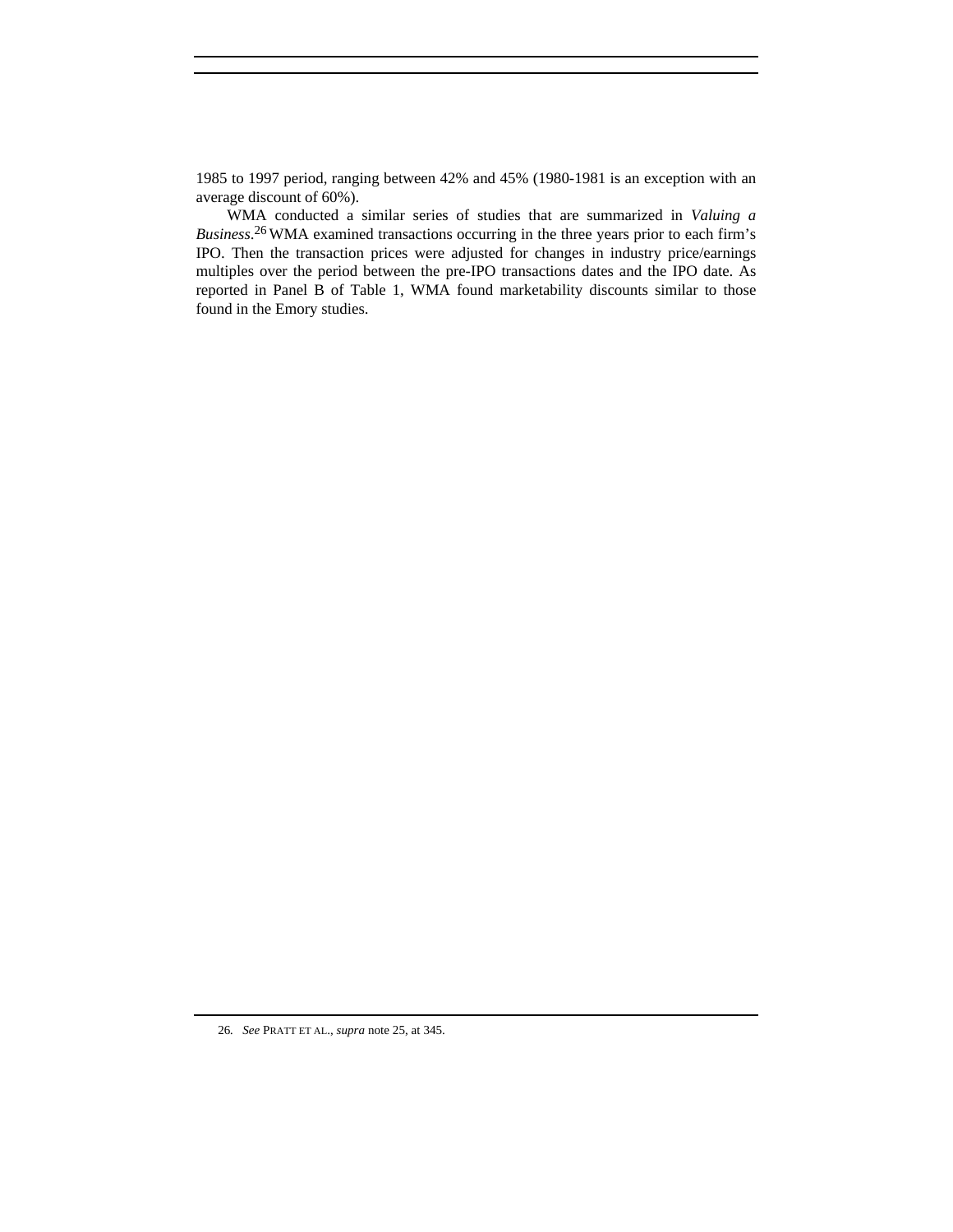## **Table 1: Summary of Marketability Discounts from IPO Studies**<sup>27</sup>

Panel A reports marketability discounts from the series of studies conducted by John Emory over the period 1980 to 1997. Panel B reports marketability discounts from the series of studies conducted by Willamette Management Associates over the period 1975 to 1992.

| <b>Panel A: Emory Studies</b> |                                  |                     |  |  |
|-------------------------------|----------------------------------|---------------------|--|--|
| Sample<br>Period              | Number of<br><b>Transactions</b> | Average<br>Discount |  |  |
| 1980-1981                     | 13                               | 60%                 |  |  |
| 1985-1986                     | 21                               | 43%                 |  |  |
| 1987-1989                     | 27                               | 45%                 |  |  |
| 1989-1990                     | 23                               | 45%                 |  |  |
| 1990-1992                     | 35                               | 42%                 |  |  |
| 1991-1993                     | 54                               | 45%                 |  |  |
| 1994-1995                     | 46                               | 45%                 |  |  |
| 1995-1997                     | 91                               | 43%                 |  |  |

## **Panel B: Willamette Management Associates Studies**

| Sample<br>Period | Number of<br><b>Transactions</b> | Average<br>Discount |
|------------------|----------------------------------|---------------------|
|                  |                                  |                     |
| 1975-1978        | 31                               | 55%                 |
| 1979             | 17                               | 63%                 |
| 1980-1982        | 113                              | 56%                 |
| 1984             | 33                               | 74%                 |
| 1985             | 25                               | 43%                 |
| 1986             | 74                               | 48%                 |
| 1987             | 40                               | 44%                 |
| 1988             | 19                               | 52%                 |
| 1989             | 19                               | 50%                 |
| 1990             | 23                               | 49%                 |
| 1991             | 34                               | 32%                 |
| 1992             | 75                               | 52%                 |

There are several difficulties with interpreting the discounts from the IPO studies as discounts for the lack of marketability. First, the discounts appear to be implausibly large. Suppose that an IPO takes place at a price of \$10 per share. A discount of 45% for pre-IPO private transactions suggests that an investor could purchase a less marketable share for \$5.50, then sell it for \$10 following the IPO, earning an 82% rate of return (\$4.50 profit on an investment of \$5.50 represents a return of  $$4.50/\$5.50 = 82\%$ ). Assuming

27*. Id*. at 408, 410.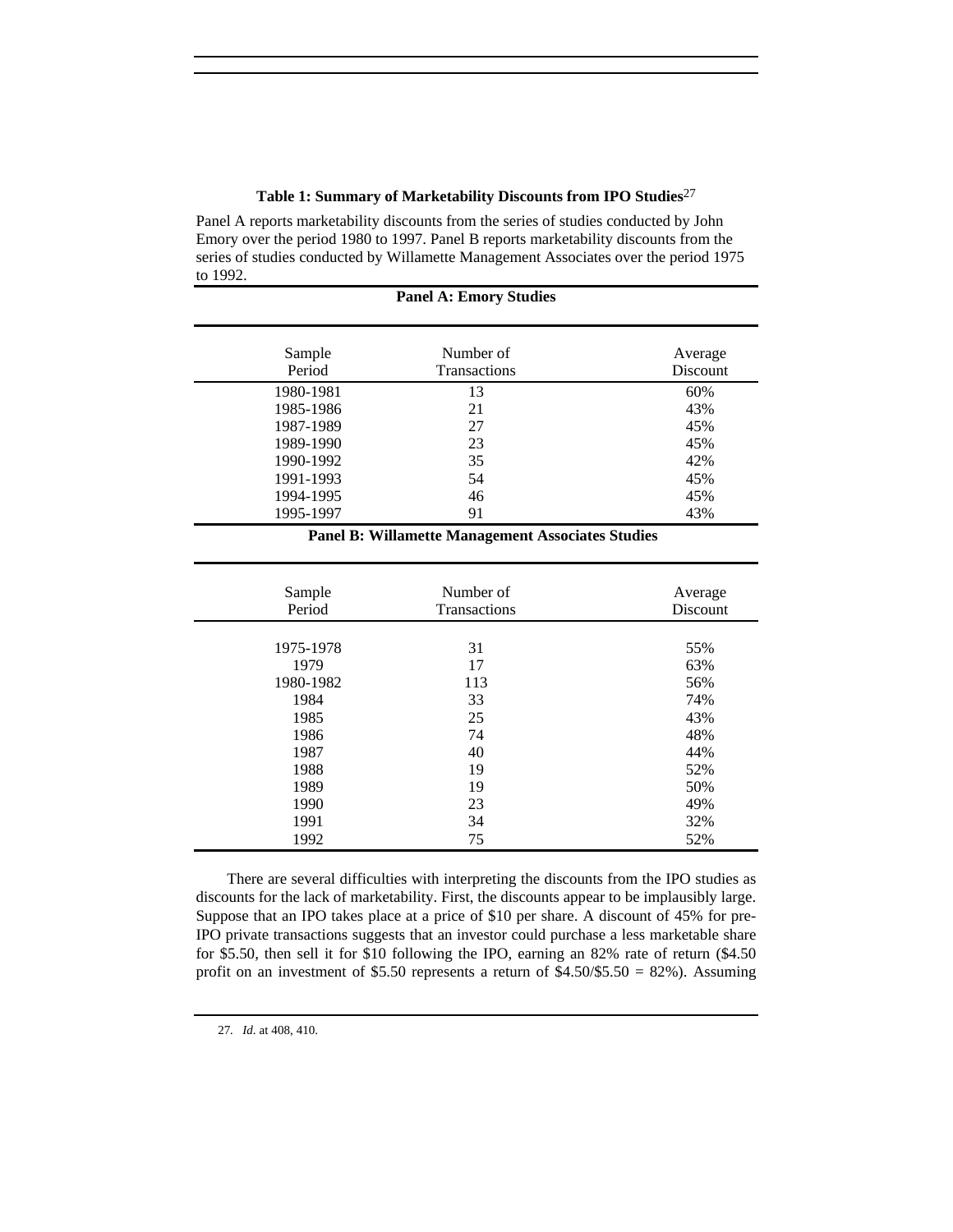that the private transaction takes place six months prior to the IPO (approximately the period of time in the Emory studies), this implies an annualized rate of return of 231%.28

Second, transactions prior to the IPO are likely to be very different types of transactions from those that take place at the time of the IPO. Buyers of shares prior to the IPO are likely to be insiders who provide some sort of service to the firm. For example, venture capitalists may provide their expertise to the management of the firm. Thus, part of the discount may reflect equilibrium compensation for these services rather than compensation for the lack of marketability. Buyers of the stock at the time of the IPO are less likely to be insiders, therefore, the sale price is less likely to be discounted to provide compensation for services performed.

Third, the IPO approach is subject to a serious sample selection problem. Firms will choose to issue shares through an initial public offering when their prospects improve. By contrast, those firms that do poorly will elect to bypass the IPO or may fail altogether. At the time of the private transaction, the market can only price the shares based on its probability assessment of the different possible outcomes. Once an IPO takes place, this uncertainty is resolved and only the successful (and hence higher valued) firms issue shares.

An example clarifies the intuitiveness of the underlying sample selection problem. Suppose that investors know that the value of a share tomorrow will be either \$20 or \$0 with equal probability. If the value turns out to be \$20, the firm will issue shares via an IPO. Otherwise, it will not. Assuming no marketability discount, rational investors will price the shares today at their expected value, \$10 (expected value =  $50\%$  \* \$20 +  $50\%$  \* \$0 = \$10). An analyst using the IPO approach to estimate the marketability discount would observe an IPO only if the value of the firm turned out to be \$20. Hence, the analyst would conclude that the marketability discount was 50% even though the true discount was zero. Consequently, the IPO approach likely generates inflated estimates of the marketability discount.

#### *B. The Restricted Stock Approach*

The restricted stock approach is another approach to quantify marketability discount. Securities that are privately placed with accredited investors (rather than offered to the public at large) do not have to be registered with the Securities and Exchange Commission (SEC). However, shares issued in unregistered private placements are considered restricted securities under SEC Rule 144.29 Consequently, buyers of unregistered shares must wait for a specified period of time before the shares become marketable.30 Unregistered shares placed privately are typically sold at a discount. There are several economic factors that contribute to this discount. One of these factors is the lack of marketability that characterizes these instruments. Therefore, a portion of the

<sup>28.</sup> One hundred dollars invested at the beginning of the year would earn 82% in the first six months, giving the investor \$182, which could then be reinvested. After another six months of earning 82%, the interest on the \$182 would be 82% \* \$182, or \$149. Adding \$149 to the previously earned \$182 yields \$331, meaning a profit of \$231 was obtained on a one year investment of \$100. This represents a 231% annual return.

<sup>29. 17</sup> C.F.R. § 230.144(a)(3) (2001).

<sup>30.</sup> Prior to February 1997, investors had to wait for two years for their shares to become marketable. As of February 1997, this waiting period has been reduced to one year. *See* Revision of Holding Period Requirements in Rules 144 and 145, Securities Act Release No. 33,7390, 63 SEC Docket 2077 (Feb. 20, 1997).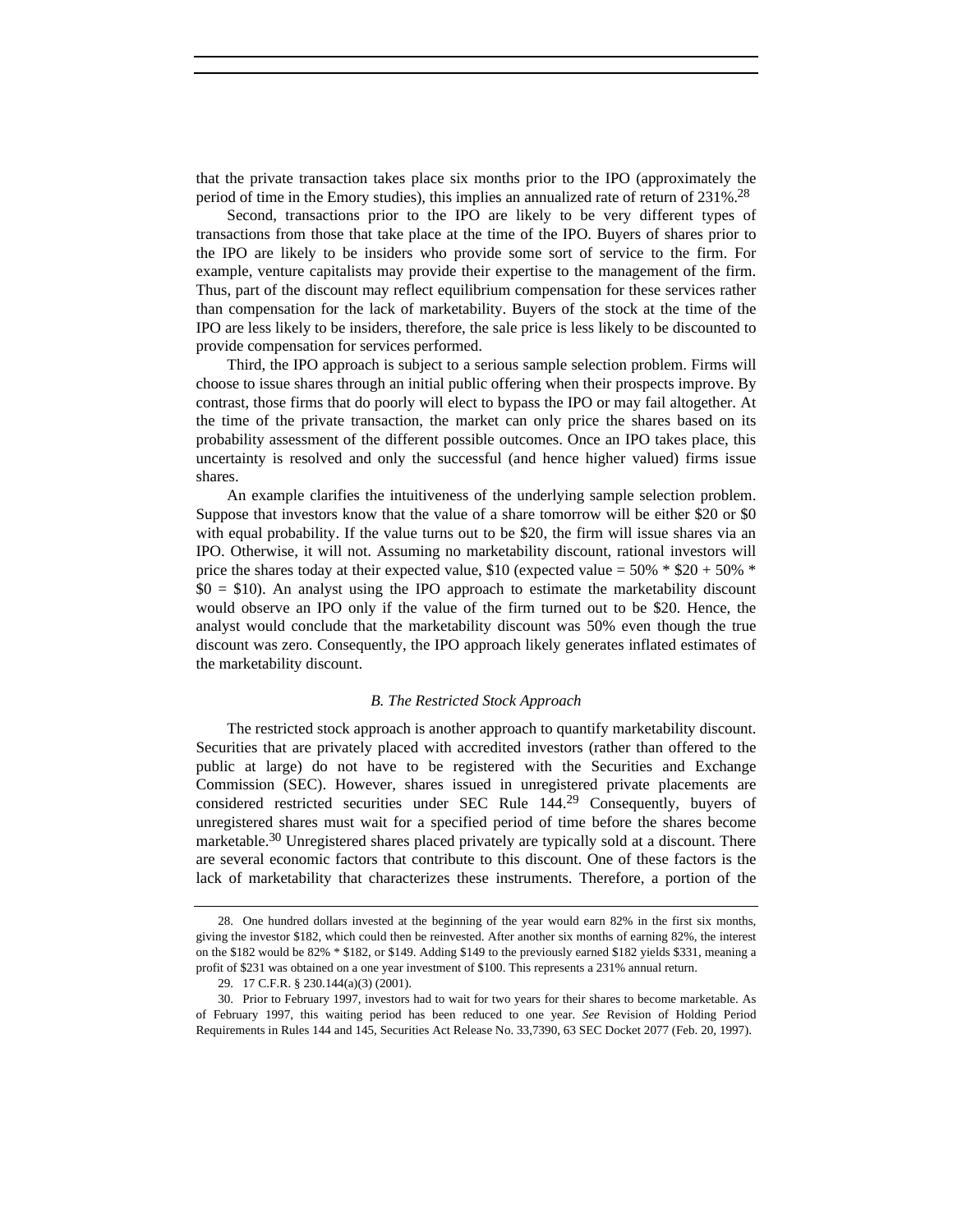overall discount observed in private placements of restricted securities represents a marketability discount.

Table 2 summarizes the results of several empirical studies that have estimated the overall discounts on restricted stock. Average discounts on unregistered shares are sizable, ranging from 20% to  $35\%$ .<sup>31</sup> However, even the overall discounts on registered stocks—of which the marketability discount is only a part—are much smaller than the average estimates of marketability discounts generated by the IPO approach. This is undoubtedly a reflection of the selection bias inherent in the IPO approach that was described earlier.

### **Table 2: Summary of Marketability Discounts from Restricted Stock Studies**<sup>32</sup>

A list of the studies estimating the marketability discount, the years covered in the studies and the average or median percentage difference between the restricted stock offer price and the price of the same firm's publicly traded shares.

| <b>Study</b>          | <b>Sample Period</b> | <b>Average Discount</b> |
|-----------------------|----------------------|-------------------------|
| <b>SEC</b>            | 1966-1969            | 23%                     |
| Gelman                | 1968-1970            | 33%                     |
| Trout                 | 1968-1972            | 34%                     |
| Maher                 | 1969-1973            | 35%                     |
| Willamette Management | 1981-1984            | 31%                     |
| Silber                | 1981-1988            | 34%                     |
| Johnson               | 1991-1995            | 20%                     |

Although the studies listed in Table 2 are informative with respect to average discounts, they mask the fact that there is substantial cross-sectional variation in the discounts of restricted shares. For example, the SEC study cited in Table 2 finds that discounts range from -15% to 80%. Silber investigated this variation by comparing the characteristics of those firms having discounts below the median in his sample (35%) and those above the median.<sup>33</sup> He found that those firms in the high discount group are characterized by (i) a higher number of shares issued as a fraction of total shares outstanding, (ii) smaller dollar size of the restricted stock issue, (iii) lower earnings, (iv) lower revenues, and (v) smaller market value of equity. Moreover, in a cross-sectional regression model, Silber found that discounts are positively related to revenues, to a dummy variable denoting positive earnings, and to a dummy variable denoting whether

<sup>31.</sup> For cases illustrating a discount for restricted stock in a publicly held firm, see *Trust Serv. of Am., Inc. v. United States*, 885 F.2d 561, 568-69 (9th Cir. 1989), and *Estate of Stratton v. Comm'r*, 45 T.C.M. (CCH) 432 (1982).

<sup>32. 5</sup> INSTITUTIONAL INVESTOR STUDY REPORT OF THE SECURITIES AND EXCHANGE COMMISSION 2444- 56 (1971); M. Gelman, *An Economist-Financial Analysts Approach to Valuing Stock of a Closely Held Company*, 36 J. TAX'N 353, 353-54 (1972); R. R. Trout, *Estimation of the Discount Associated with the Transfer of Restricted Securities*, 55 TAXES 381, 381-85 (1977); J. M. Maher, *Discounts for Lack of Marketability for Closely-Held Business Interests*, 54 TAXES 562, 562-71 (1976); PRATT, *supra* note 25, at 342- 44; W. L. Silber, *Discounts on Restricted Stock: The Impact of Illiquidity on Stock Prices*, 47 FIN. ANALYSTS J. 60, 60-64 (1991); B. A. Johnson, *Quantitative Support for Discounts for Lack of Marketability*, 16 BUS. VALUATION REV. 152, 152-55 (1999).

<sup>33.</sup> Silber, *supra* note 32, at 60-64.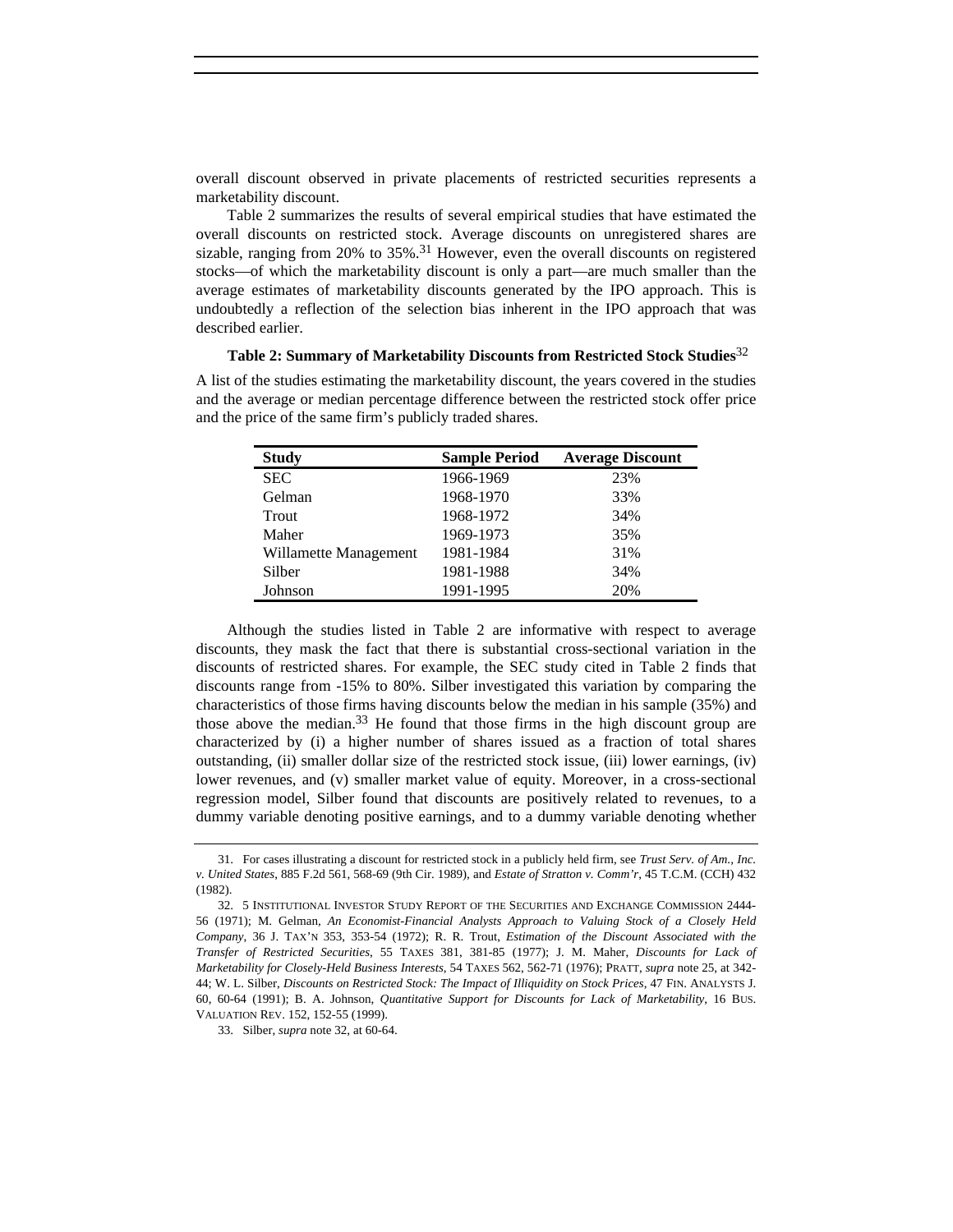the buyer of the restricted shares had a special relationship with the issuing firm (*i.e*., either a board representation or customer relationship).34 Discounts are negatively related to the size of the restricted stock issue relative to total shares outstanding.

These findings suggest that it is incorrect to simply apply a constant discount for all issues of restricted stock. Rather, it appears that several characteristics of the firm and the restricted stock issue are associated with the discount in price relative to the firm's publicly traded shares.

Even if an analyst properly incorporates issue and issuer characteristics, it is premature to label the resulting discount a "marketability discount." For example, it is often the case that private equity investors commit to provide the issuing firm with advice and oversight following the private placement of equity. Moreover, these investors often commit to providing capital in the future, provided that the issuing firm meets a set of predetermined goals for financial performance. Consequently, at least a portion of the price discount observed in private equity placements might reflect compensation to these investors for future services rendered, rather than compensation for the lack of marketability.

Early restricted stock studies only examined restricted stock issues, not other private placements of equity.35 They were, therefore, incapable of distinguishing between the two possible causes of the discount. However, more recent academic studies by Wruck  $(1989)^{36}$  and Hertzel and Smith  $(1993)^{37}$  do compare restricted stock to similar issues of registered shares. Wruck found that the difference in average discounts between the restricted shares in her study and registered shares was 17.6%, while the difference in median discounts was 10.4%. Since each type of shares may have been given as compensation, but only restricted shares have marketability impairments, this suggests that the difference in discounts is a gauge for the marketability discount. Consequently, the marketability discount is considerably smaller than studies based on the entire restricted stock discount would indicate.

The Wruck study did not, however, control for systematic differences in the characteristics of firms issuing registered and restricted shares. Hence, the difference in discounts could have been caused by factors other than differences in marketability. Hertzel and Smith provided a more comprehensive examination of the private placement market in 1993. Their study indicates that private placements are often undertaken by firms with limited tangible assets, those engaged in speculative development of new products and those in financial distress, and that discounts tend to be higher for these types of firms.38 They speculate that discounts are required on the stock of these firms to serve as compensation for the higher information and monitoring costs associated with

<sup>34</sup>*. Id.*

<sup>35</sup>*. See* Thomas Frieblob, *What are the Effects of Differing Types of Restrictions on Closely-Held Stocks?*, 58 J. TAX'N 240 (1983); Richard D. Johnson & George A. Racette, *Discounts on Letter Stocks Do Not Appear to be a Good Base on Which to Estimate Discounts for Lack of Marketability on Closely Held Stocks*, 59 TAXES 574 (1981).

<sup>36.</sup> Karen H. Wruck, *Equity Ownership Concentration and Firm Value: Evidence from Private Equity Financings*, 23 J. FIN. ECON. 3, 17 (1989).

<sup>37.</sup> Michael Hertzel & Richard L. Smith, *Market Discounts and Shareholder Gains for Placing Equity Privately*, 48 J. FIN. 459, 459-469 (1993).

<sup>38</sup>*. Id.* at 480.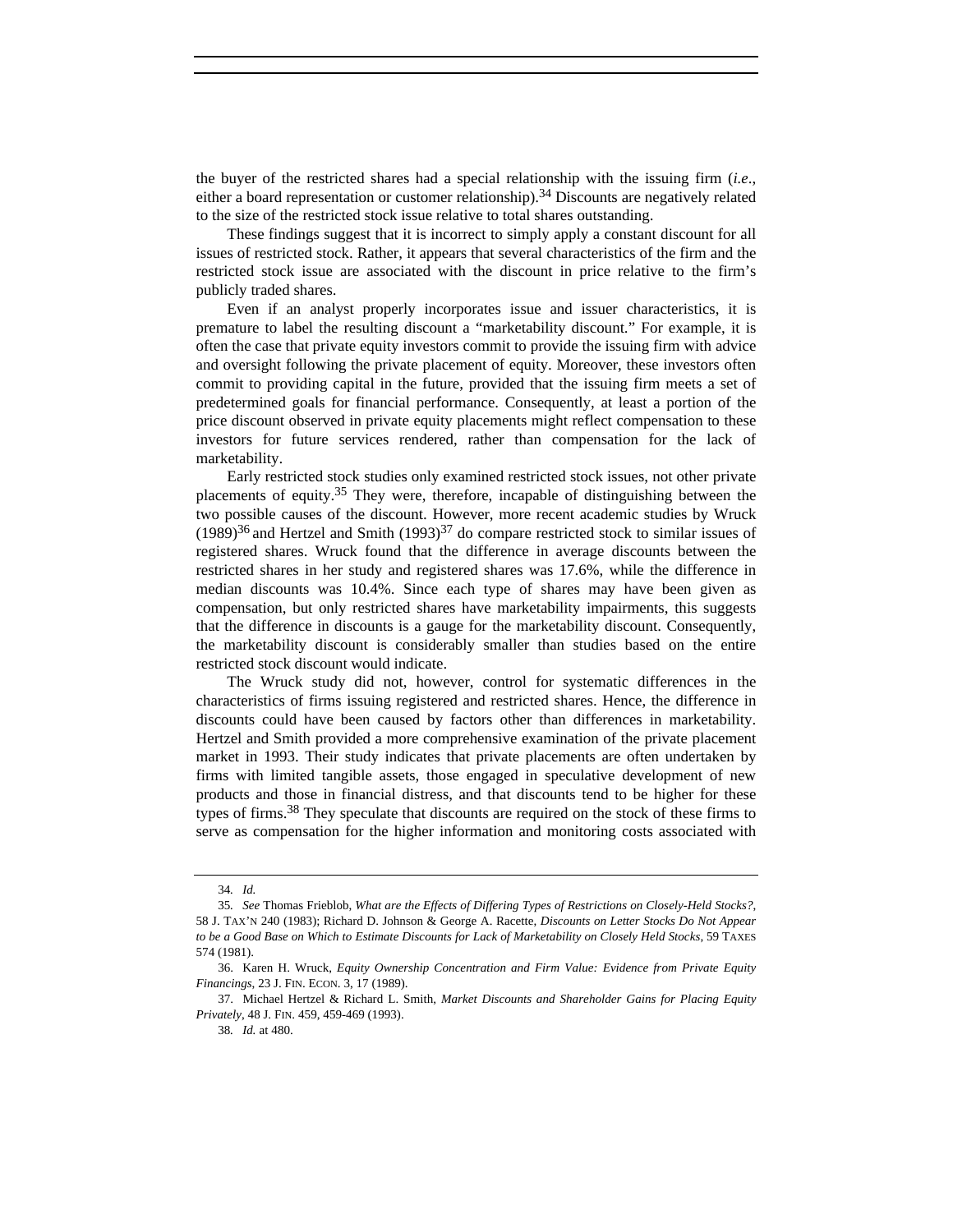the investments.39 Therefore, discounts are not solely by compensation for future services rendered or due to the lack of marketability, but are also caused by these factors. After controlling for non-marketability determinants of private placement discounts in a multivariate regression framework, Hertzel and Smith found that the discount for restricted shares was only 13.5% greater than that of registered shares.40 This is further evidence that the marketability discounts suggested by early restricted stock studies were too high.

There is yet another reason to be skeptical of marketability discounts estimated using the average discounts in a restricted stock approach. Such an approach assumes that investors cannot transform their restricted shares into a liquid security. If investors could do so, the costs of executing the transaction would represent the upper bound on the discount that investors would demand for non-marketability.

Because of recent innovations in financial markets, transactions of this type are now available to investors. Examples of such transactions include equity swaps and zero-cost collars.<sup>41</sup> An equity swap (sometimes referred to as a diversification swap) is an agreement with a commercial or investment bank to exchange the future cash flows on a notional amount invested in restricted shares for cash flows that the same notional amount will generate in an index (such as the S&P 500 Index). A zero-cost collar uses the notion of put-call parity to allow the holder of a restricted share to effectively liquidate those holdings.42 Through the appropriate combination of borrowing, selling a call option, and buying a put option, the investor can create a position that generates the same cash flows as would an immediate sale of the restricted security.43 Moreover, zero-cost collars do not necessarily have to be constructed using exchange-traded options. Private agreements with commercial and investment banks allow the investor to customize the strike price of the options, the term to maturity, and the transactional amount.

42*. See* HIRSCHEY, *supra* note 15, at 753 (discussing put-call parity that describes the nature of the relationship that must hold between the price of a put option and a call option on the same underlying equity).

<sup>39</sup>*. Id.* at 484.

<sup>40.</sup> In fact, Hertzel and Smith argue that even the 13.5% difference in discount between registered and restricted stock probably overstates the costs of illiquidity. In addition, they argue that discounts of this magnitude would provide strong incentives for firms to register shares prior to issue or to commit to quickly register shares following the private sale. Moreover, because buyers of the restricted shares tend to be institutional investors that do not value liquidity highly (e.g., life insurance companies and pension funds), it seems unlikely that such investors would require substantial marketability discounts for the commitment not to resell quickly. *Id.* at 480.

<sup>41</sup>*. See* J. Bettis et al., Insider Trading in Derivative Securities: An Empirical Examination of the Use of Zero-Cost Collars and Equity Swaps by Corporate Insiders (unpublished manuscript, on file with Author); *see also* P. Bolster et al., *Executive Equity Swaps and Corporate Insider Holdings*, 25 FIN. MGMT. 14, 14-24 (1996).

<sup>43.</sup> Suppose that an investor buys a European put option and writes (sells) a European call option, both with an exercise price equal to the market value of the stock position assuming it was immediately marketable inflated at risk-free rate and with a term equal to the period of the marketability restriction. The Put-Call Parity Theorem implies that the investor will pay zero net cost for this position. (The sale proceeds from the writing of the call option will cover the cost of the put option.) Yet, such a "collar" will ensure that the investor will get an amount with the present value equal to the market value of the shares as if these shares were immediately marketable. Of course, since the payoffs from such a collar and from the stock position is guaranteed, the investor could borrow an amount equal to the value of the stock as if it were fully marketable against the collar and the restricted stock. Therefore, absent transaction costs, the cost of circumventing the marketability restriction by using the zero-cost collar will be zero.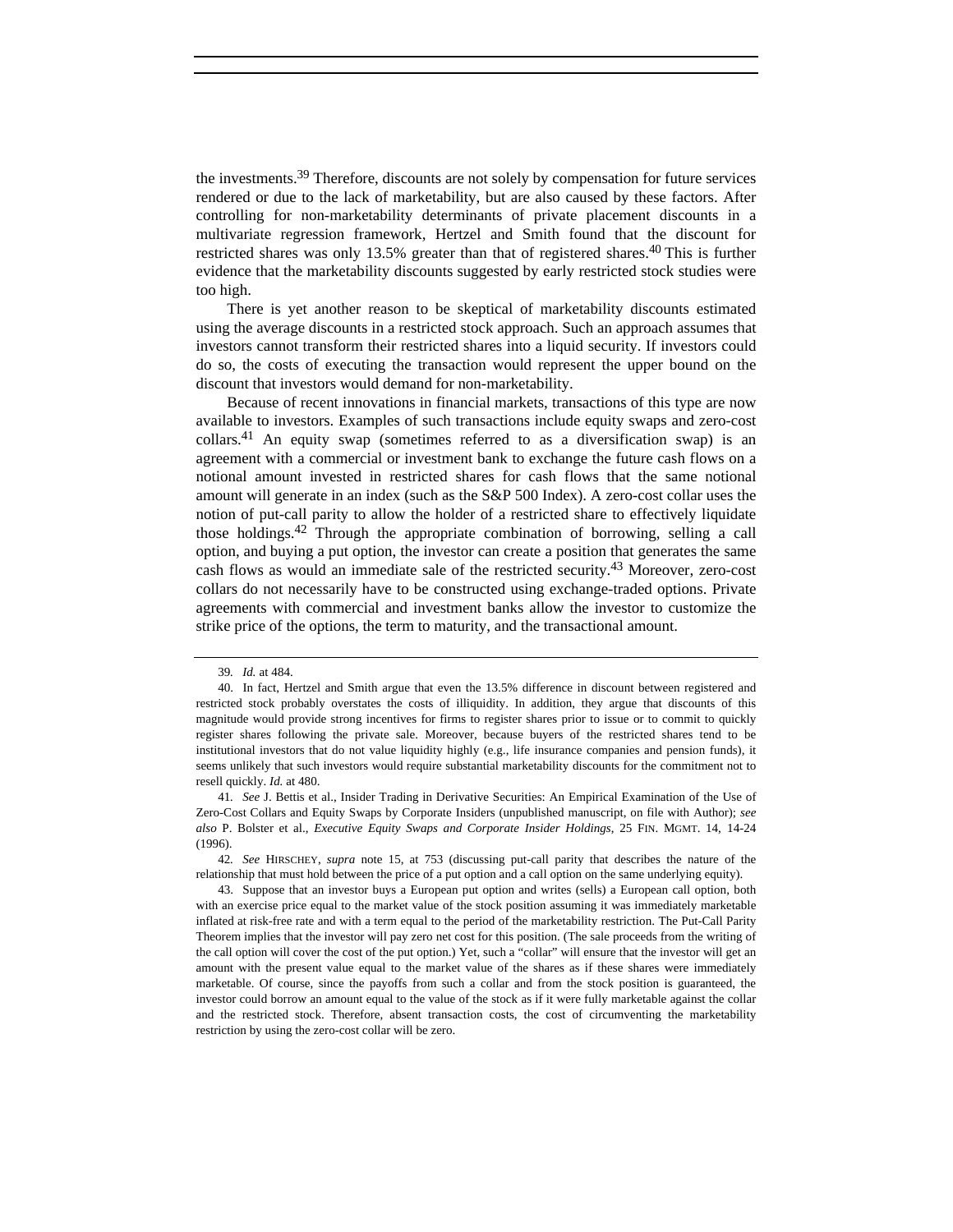The existence of these synthetic means of creating liquidity has important implications for estimating marketability discounts. Specifically, these imply an upwards bias in the estimates obtained from using restricted stock. If liquidity restrictions can be circumvented using either equity swaps or zero-cost collars at a modest cost, then true marketability discounts are likely to be much smaller than those estimated from the discount on restricted stock.

In sum, the restricted stock approach represents an improvement over the IPO approach in estimating the discount associated with a lack of marketability. Although early studies of restricted stock issues place the overall restricted stock discount in the range of 35%, this figure ignores other possible determinants of the discount other than lack of marketability. This figure also ignores cross-sectional differences in the discount and ignores the possibility of synthetically creating a liquid position. Once these other factors are taken into account, estimates of the marketability discount are less than onehalf of the previous estimates.

#### *C. The Acquisition Approach*

The acquisitions approach estimates the marketability discount by comparing acquisition prices for public and private companies.<sup>44</sup> Koeplin, Sarin, and Shapiro (hereinafter Koeplin) examined 192 acquisitions of private companies between 1984 and 1998, excluding financial and regulated firms.<sup>45</sup> For each of the private company acquisitions, Koeplin identified the acquisition of a public company in the same country, the same year, and the same industry. In cases where several public company acquisitions met these criteria, the company with sales that were closest to those of the private company was chosen. Thus, each private company was matched with a similar public company that was also acquired around the same time.

The final sample included 84 acquisitions of private companies in the United States (domestic transactions) and 108 acquisitions of private companies outside the United States (foreign transactions).<sup>46</sup> On average, the private companies were smaller than their public counterparts (as measured by total assets and revenues).<sup>47</sup> In addition, among domestic transactions, earnings growth rates were higher for the private companies than for their matched firms. For foreign transactions, however, this pattern was reversed.<sup>48</sup>

To estimate the discount associated with private companies, Koeplin calculated the ratio of the firm's enterprise value to its earnings, sales, and book value. Enterprise value is defined as the purchase price of the acquisition multiplied by the number of outstanding shares, plus the book value of the firm's liabilities.49 These ratios are then compared for the acquisitions of the private and comparable public companies.

<sup>44</sup>*. See* Jay Eisenhofer & John Reed, *Valuation Litigation*, 22 DEL. J. CORP. L. 37, 116 (1997) (reviewing the issues surrounding the methodology of valuation in the context of litigation, including the use of comparable companies and comparable acquisitions approaches).

<sup>45.</sup> For further details, see John Koeplin et al., *The Private Company Discount*, 12 J. APPLIED CORP. FIN. 94 (2000).

<sup>46</sup>*. Id.* at 97.

<sup>47</sup>*. Id.*

<sup>48</sup>*. Id.*

<sup>49</sup>*. Id.* at 98 tbl.2.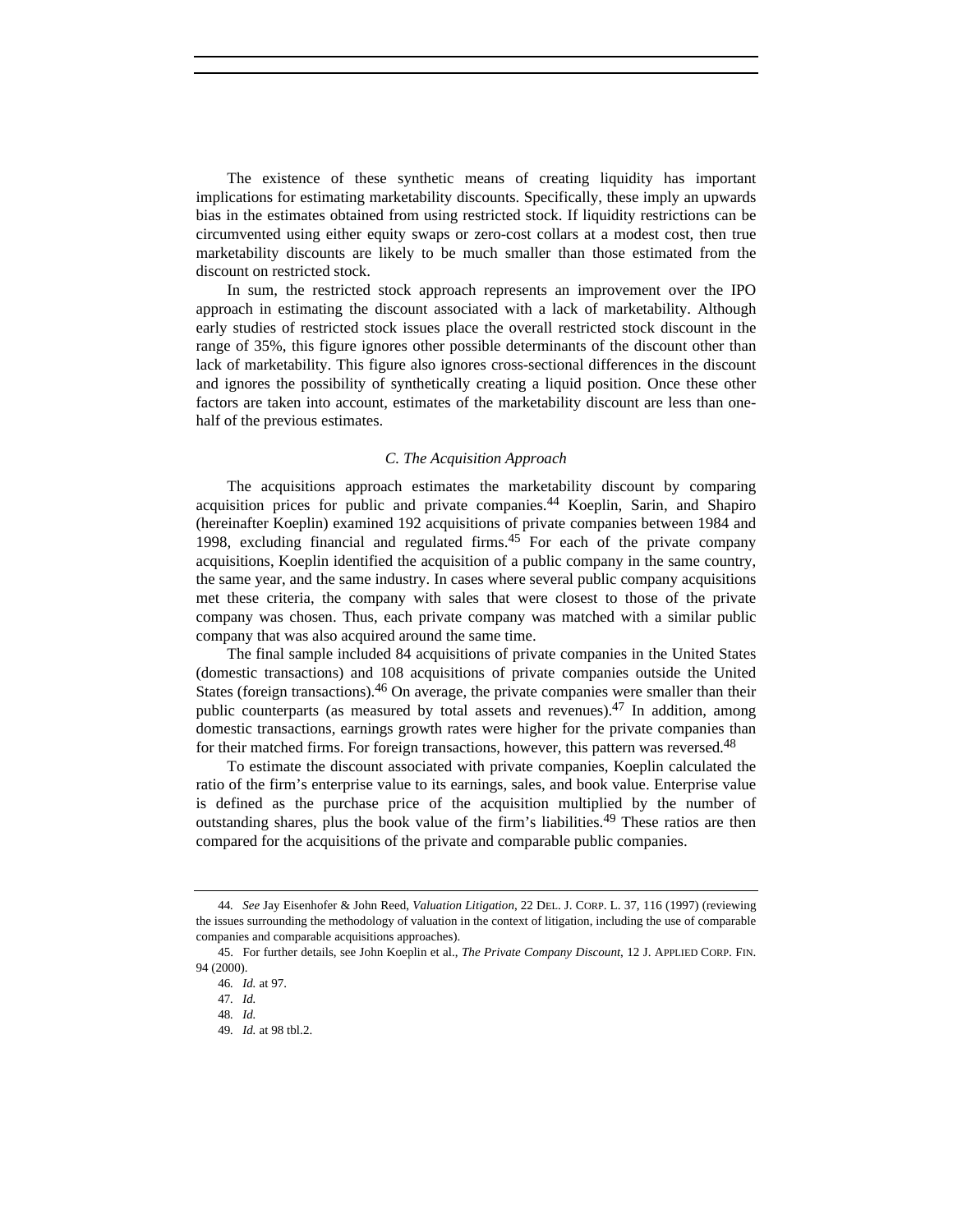#### **Table 3: Marketability Discounts from Acquisitions of Private Companies**

Means and medians of valuation ratios and private company discount of 84 (108) private and public transactions in the United States (outside the United States) between 1984 and 1998. The private company discount is measured as 1–(private company multiple/public company multiple). The sample was obtained from Securities Data Corporation (SDC) by first identifying acquisitions of private companies. Each of these transactions was matched with an acquisition of a public company that was closest in size and occurred in the same year, country, and similar industry.

|                                        | <b>Private Targets</b> |        | <b>Public Targets</b> |        | <b>Discount</b> |            |
|----------------------------------------|------------------------|--------|-----------------------|--------|-----------------|------------|
|                                        | Mean                   | Median | Mean                  | Median | Mean            | Median     |
| Enterprise Value/<br><b>EBIT</b>       | 11.76                  | 8.58   | 16.39                 | 12.47  | $28.26***$      | $30.62***$ |
| Enterprise Value/<br><b>EBITDA</b>     | 8.08                   | 6.98   | 10.15                 | 8.53   | $20.39***$      | $18.14***$ |
| Enterprise Value/<br><b>Book Value</b> | 2.35                   | 1.85   | 2.86                  | 1.73   | $17.81***$      | $-7.00$    |
| Enterprise Value/<br>Sales             | 1.35                   | 1.13   | 1.32                  | 1.14   | $-2.28$         | 0.79       |

**Panel A: Domestic Transactions**

|                                        |       | <b>Panel B: Foreign Transactions</b> |                       |        |                 |          |
|----------------------------------------|-------|--------------------------------------|-----------------------|--------|-----------------|----------|
|                                        |       | <b>Private Targets</b>               | <b>Public Targets</b> |        | <b>Discount</b> |          |
|                                        | Mean  | Median                               | Mean                  | Median | Mean            | Median   |
| Enterprise Value/<br><b>EBIT</b>       | 16.26 | 11.37                                | 28.97                 | 12.09  | 43.87***        | $5.96**$ |
| Enterprise Value/<br><b>EBITDA</b>     | 11.96 | 7.10                                 | 25.91                 | 9.28   | 53.85**         | 23.49*   |
| Enterprise Value/<br><b>Book Value</b> | 2.41  | 1.35                                 | 3.70                  | 1.68   | 34.86           | 19.64    |
| Enterprise Value/<br>Sales             | 2.63  | 1.35                                 | 4.59                  | 1.63   | 42.70           | 17.18    |

\*\*\*, \*\*, and \* denote significance at the 0.01, 0.05, and 0.10 levels, respectively.

Table 3 summarizes the results of the Koeplin study. In general, private companies are purchased at a substantial discount from comparable public companies. For example, among domestic private transactions, the average ratio of enterprise value to earnings before interest, taxes, depreciation and amortization (EBITDA) is 8.08.50 By contrast, the ratio of enterprise value to EBITDA is 10.15 for domestic public transactions.51 This implies that the purchase price of a private transaction takes place at a discount of 20.4% relative to an acquisition of a matched public firm with the same EBITDA.<sup>52</sup> Similar

<sup>50</sup>*. Id*.

<sup>51</sup>*. Id.*

<sup>52</sup>*. Id.* The private firm is valued at 8.08 times EBITDA, while the public firm is valued at 10.15 times its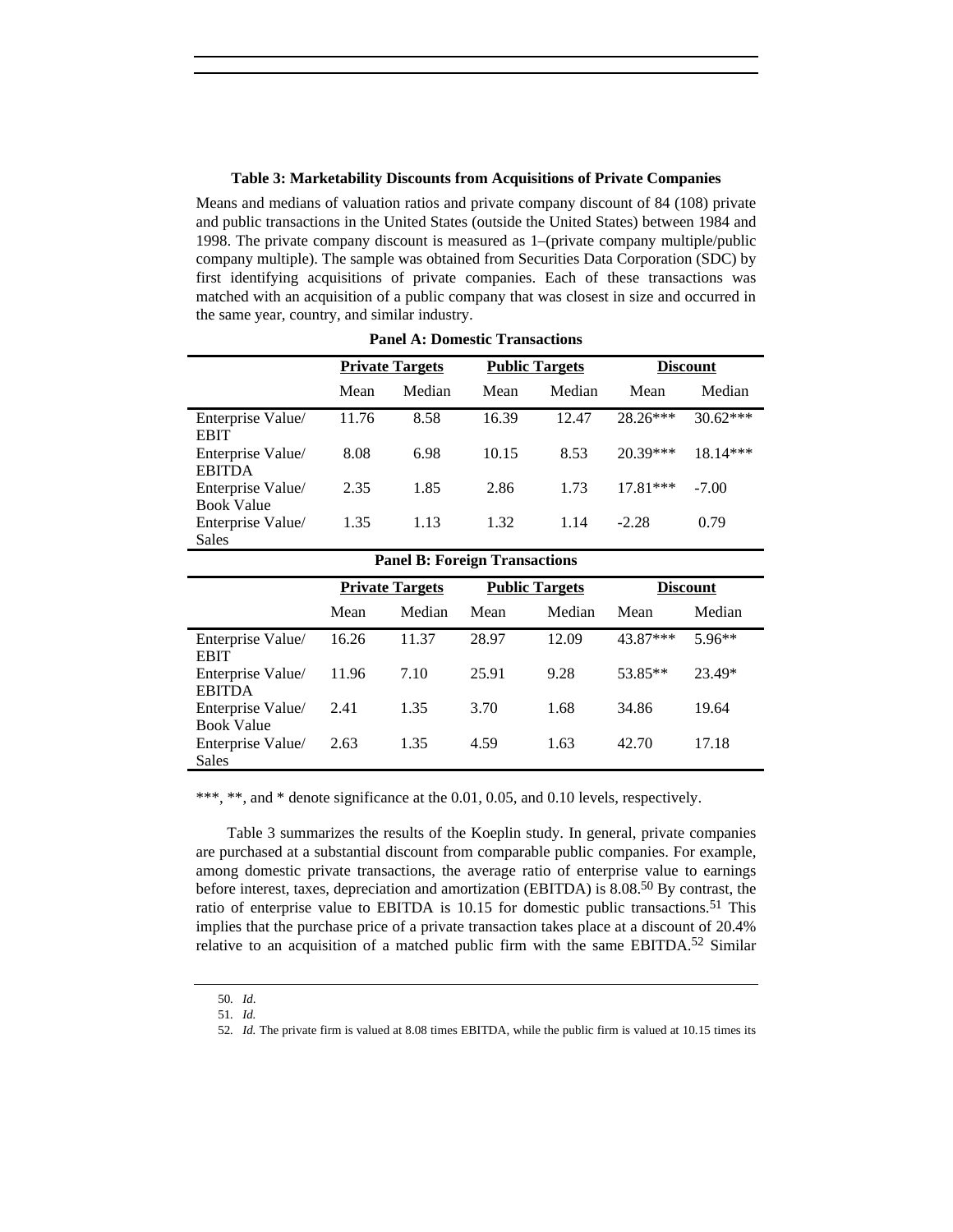discounts are obtained using the ratio of enterprise value to earnings before interest and taxes  $(EBIT)$ .<sup>53</sup> By contrast, smaller discounts are obtained using the ratios of enterprise value to sales and enterprise value to book value.<sup>54</sup>

It is also evident from Table 3 that average discounts for private transactions are greater in foreign transactions than in domestic transactions.55 For example, average discounts are 44% for the EBIT multiple and 54% for the EBITDA multiple.56 Median discounts, however, are only 6% and 23% for the EBIT and EBITDA multiples, respectively.57 The greater variation in discounts among foreign transactions is likely due to the fact that different countries have different accounting standards.<sup>58</sup> As a result, multiples could vary across countries simply because of different accounting standards.<sup>59</sup>

There are limitations involved in comparing the discounts estimated using the acquisitions approach to marketability discounts. First, it is possible that there are systematic differences in the characteristics of the private and public firms that are acquired. As noted earlier, private companies tend to be smaller and exhibit higher earnings growth rates prior to the acquisition.<sup>60</sup> The observed differences in discounts might be attributable to these differences in characteristics rather than a difference in marketability.<sup>61</sup> To explore this possibility, Koeplin estimates cross-sectional regressions of the different multiples on "size, growth, industry, and a dummy variable" denoting whether the transaction was an acquisition of a private company.<sup>62</sup> Even after including these control variables, the discount associated with domestic private acquisitions remains similar in magnitude to that reported in Table 3.<sup>63</sup> For foreign transactions, however, the estimated discount is statistically significant only for the EBIT multiple.<sup>64</sup>

Second, private companies are typically closely held. Therefore, it is possible that the owners of the private company, who are also likely to be the company's senior managers, are compensated in the acquisition by other means.<sup>65</sup> For example, senior managers of the private firm might prefer to receive part of their consideration in the acquisition "in the form of an employment contract."66 If these employment contracts represent above-market compensation, this will reduce the value of the private companionship relative to that of the otherwise comparable public company.67

EBITDA. The ratio of the private firm's valuation multiple to that of public firms is 8.08 / 10.15 or 79.6%. This implies that private firms are valued at a 20.4% discount relative to public firms.

<sup>53.</sup> Koeplin et al., *supra* note 45, at 99.

<sup>54</sup>*. Id.* at 99-100 (2000) (stating that the lower statistical significance of discounts computed using ratios of sales and book value is due to the greater variability in these multiples across firms).

<sup>55</sup>*. Id.* at 99.

<sup>56</sup>*. Id.*

<sup>57</sup>*. Id.*

<sup>58.</sup> Koeplin et al., *supra* note 45, at 100

<sup>59</sup>*. Id.*

<sup>60</sup>*. Id*.

<sup>61</sup>*. Id*. 62*. Id.*

<sup>63.</sup> Koeplin et al., *supra* note 45, at 100.

<sup>64</sup>*. Id.*

<sup>65</sup>*. Id.* at 101. 66*. Id.*

<sup>67</sup>*. Id*.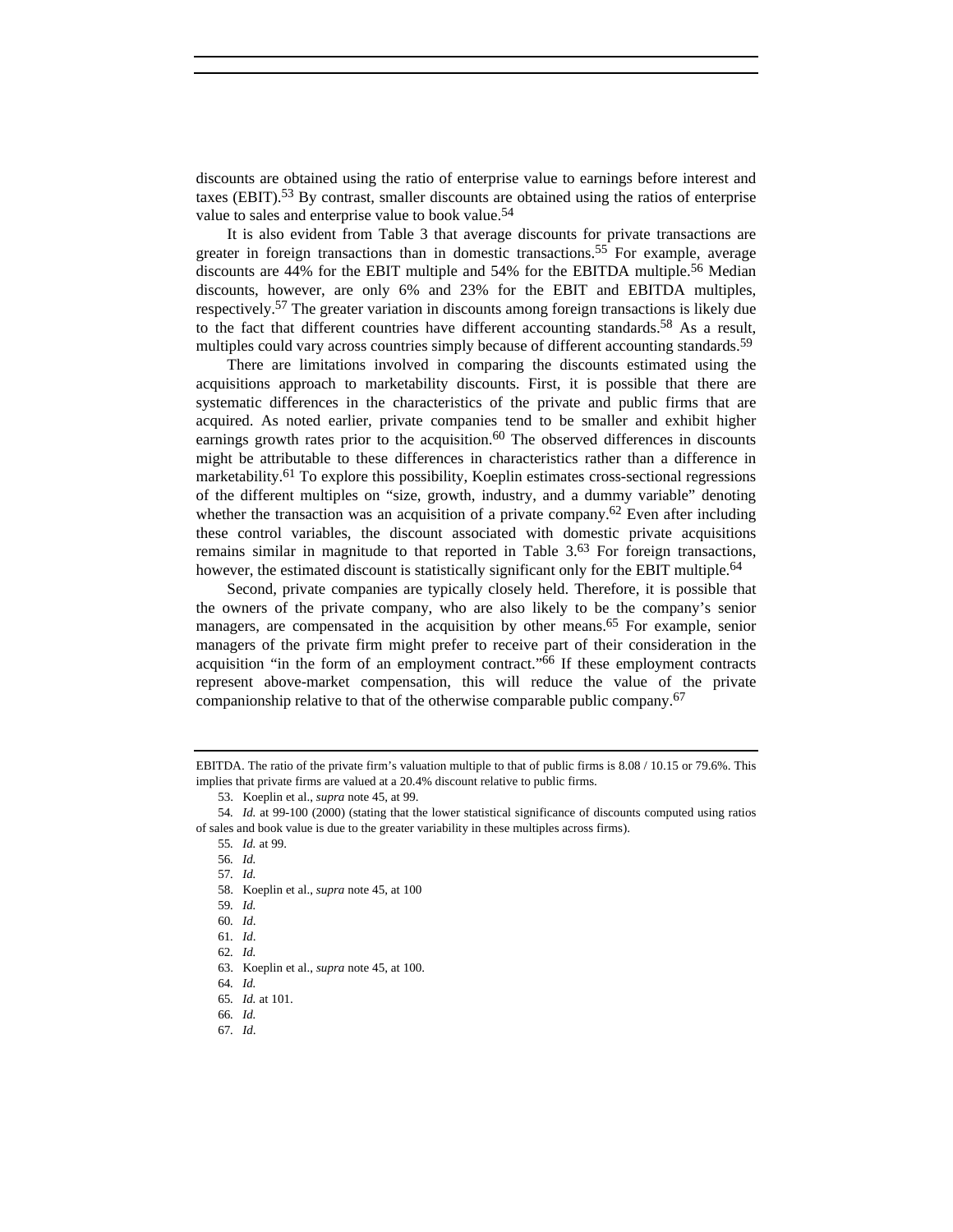Overall, Koeplin was careful in describing the observed differences as a "private company discount" rather than a discount due to lack of liquidity per se.<sup>68</sup> The acquisitions approach represents an independent assessment of the private company valuation discount. However, because other factors might be driving these differences in valuation ratios of public and private acquisitions, estimates using the acquisitions approach should be viewed only as "an upper bound" for the marketability discount.<sup>69</sup> The "true" marketability discount may be considerably smaller.<sup>70</sup>

#### *D. What Do We Conclude About the Existing Estimation Methods?*

Our review of the existing methods for estimating the marketability discount yields several conclusions. First, the IPO approach is seriously flawed in at least two respects. First, transactions prior to the IPO are likely to include compensation to investors for providing other services to the firm. Second, and more important, only firms that are ex post successful will conduct an IPO.<sup>71</sup> Hence, the IPO price will appear high relative to the price of pre-IPO transactions. As a result, the IPO approach produces estimates that seriously overstate the marketability discount.

The restricted stock approach and the acquisitions approach yield more reasonable estimates of the marketability discount. Nonetheless, each approach has its limitations. Most studies using the restricted stock approach produce fairly large discounts. However, these studies do not properly control for other determinants of the discount on privately placed shares. The one study that does so, Hertzel and Smith, estimates the marketability discount at 13.5%.72 However, our knowledge of the cross-sectional determinants of this discount is limited and most of the studies using the restricted stock approach (including Hertzel and Smith) use data prior to the  $1990s$ .<sup>73</sup> Similarly, although the acquisitions approach produces estimates of the marketability discount that are similar in magnitude to those of the early restricted stock studies, the approach has not yielded cross-sectional determinants of the discount. Until these other factors are determined, uncertainty remains that observed differences in value between public and private held acquisitions might be due to considerations other than the lack of marketability.

Given these limitations in the prior studies, this Article extends the empirical literature on marketability discounts. Specifically, it provides new evidence concerning the use of the restricted stock approach. It analyzes a dataset that includes transactions from the 1990s and undertakes a comprehensive cross-sectional analysis of the subsequent discounts.

## IV. AN ANALYSIS OF DISCOUNTS IN PRIVATE EQUITY PLACEMENTS

In this section, we report the results from our empirical analysis of a comprehensive sample of private placement transactions in the 1990s. This data allows us to accomplish

<sup>68</sup>*. See* Koeplin et al., *supra* note 45, at 100 (using four valuation multiples for both public and private firms and comparing multiples for domestic and foreign firms to measure "private company discount").

<sup>69</sup>*. Id.* at 101.

<sup>70</sup>*. Id.*

<sup>71</sup>*. Id.* at 100.

<sup>72.</sup> Hertzel & Smith, *supra* note 37, at 480.

<sup>73</sup>*. Id.* (using data from 106 private placements between Jan. 1, 1980 and May 3, 1987).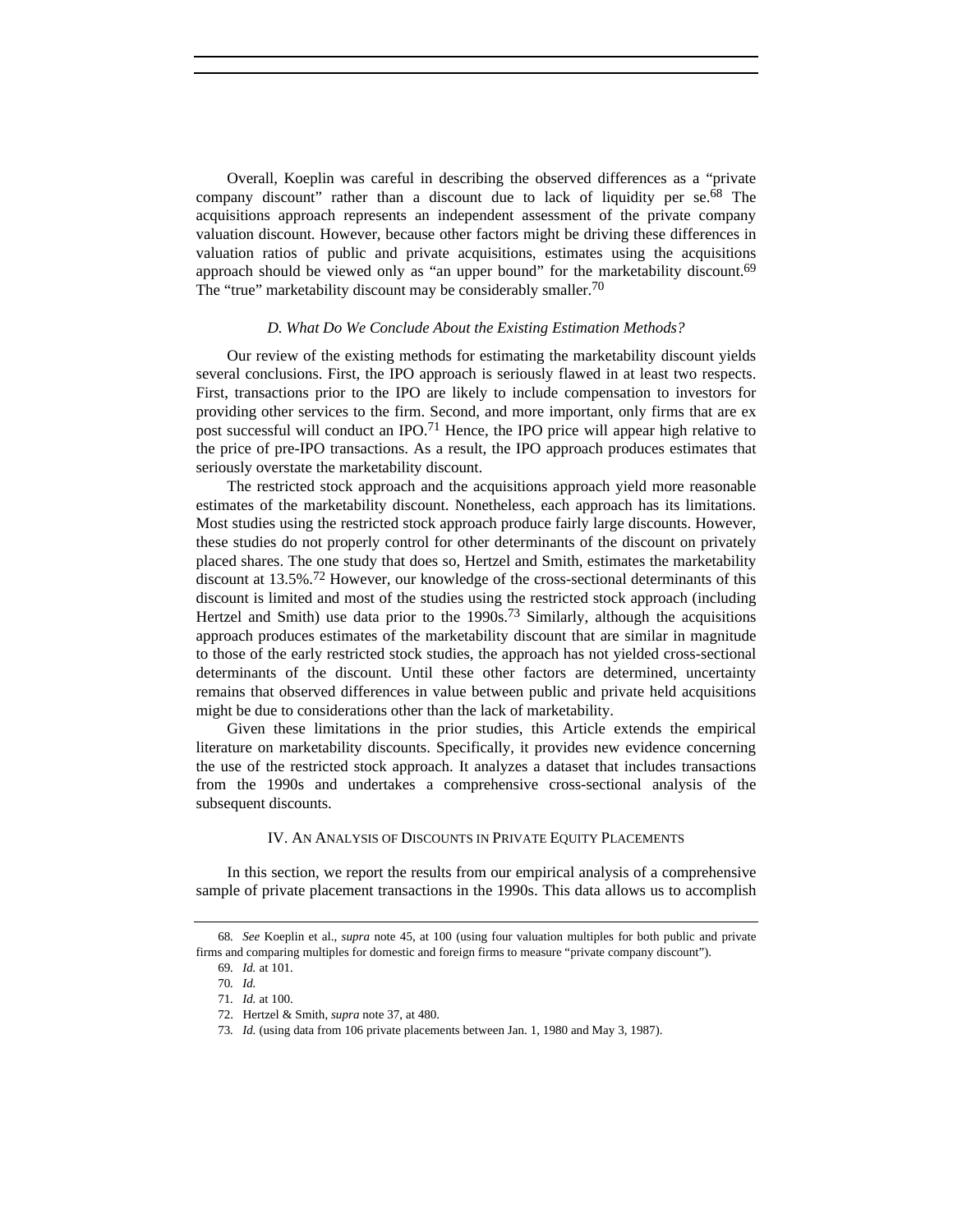two objectives. First, it updates the estimates obtained from using the restricted stock approach by including transactions from more recent time periods. Second, we examine how discounts based on this approach cross-sectionally vary based on various firm and issue characteristics.

## *A. Sample Selection and Data Sources*

Our sample of private equity placements comes from several sources. We first identified all private placements completed between January 1, 1990 and December 31, 1995 that were reported in the electronic database of Securities Data Corporation (SDC), which provides information on all private placement transactions and related details. We also verified SDC's information by searching for original news announcements on these placements in the Dow Jones News Retrieval Service (DJNR), using various keywords linked to private placement of equity.<sup>74</sup>

Verification through the DJNR led us to discard the majority of announcements in the initial list generated by the SDC database. Announcements were discarded at this stage because they either represented multiple news articles describing the same transaction or did not pertain to a pure equity transaction. We also eliminated stories pertaining to foreign firms because accounting and price data are not easily available for such firms. In cases of multiple announcements, we chose the earliest announcement date as the event date.

The final sample consists of eighty-eight observations. To the best of the authors' knowledge, no published study has done a detailed analysis of post-1990 data on a sample as broad as this sample.<sup>75</sup> For the firms represented in this sample, we obtained data on stock prices and trading volume from the Center for Research in Security Prices (CRSP) database of NYSE, AMEX, and NASDAQ firms. To compute discounts, we followed Hertzel and Smith and used the stock price ten trading days after the announcement date so the price reflects any information contained in the announcement.76

Accounting data was obtained from Compustat. Compustat is a database that provides up to twenty years of detailed financial data on over 20,600 public companies, including 10,096 active companies and 10,524 that are not currently active. This information is obtained from documents filed with the SEC. Where possible, Compustat modifies company data to conform to a standardized format for the treatment of depreciation and other items.

#### *B. Data Description*

Table 4 presents summary information on the private placements included in our sample and on the firms making these placements.

<sup>74.</sup> Specifically, we used synonyms for private transactions, such as private sales and offerings, stock purchase agreements, or purchase of a stake in the firm. We searched for these phrases in conjunction with synonyms for equity, such as common and treasury stock or shares.

<sup>75.</sup> The studies conducted by the SEC and by Hertzel and Smith contain a larger number of observations, but they analyze periods prior to 1990. *See supra* note 73 and accompanying text.

<sup>76.</sup> Hertzel & Smith, *supra* note 37, at 484.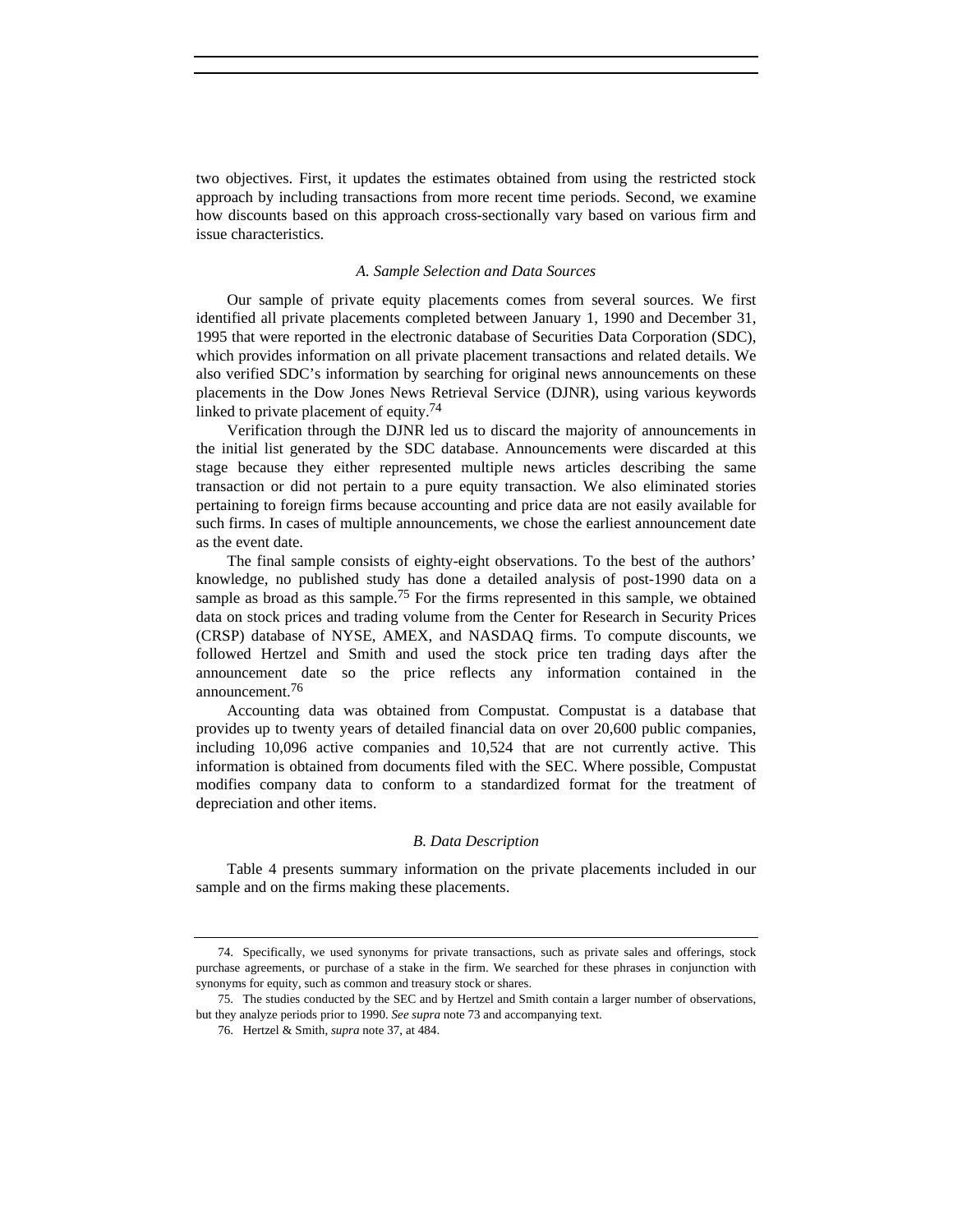## **Table 4: Sample Description for Private Equity Placements**

Time profile, industry profile, and exchange listing profile for the sample of 88 private placements of equity announced between January 1, 1990 and December 31, 1995.

#### **Panel A: Time Profile**

| Year | Issues | Cumulative |
|------|--------|------------|
| 1990 |        |            |
| 1991 | 15     | 19         |
| 1992 | 22     | 41         |
| 1993 | 24     | 65         |
| 1994 | 11     | 76         |
| 1995 | 12     | 88         |

| Industry                                    | <b>SIC</b>         | Number of Issues |
|---------------------------------------------|--------------------|------------------|
|                                             | Code <sup>77</sup> |                  |
| <b>Chemicals and Allied Products</b>        | 28                 | 21               |
| <b>Computers and Commercial Machinery</b>   | 35                 | 6                |
| <b>Electrical Equipment</b>                 | 36                 |                  |
| <b>Instruments for Analysis and Control</b> | 38                 |                  |
| <b>Business Services</b>                    | 73                 | 8                |
| <b>Other Industries</b>                     | N/A                | 39               |

#### **Panel B: Industry Profile**

### **Panel C: Exchange Listing Profile**

| Listing Exchange        | Number of Issues |
|-------------------------|------------------|
| Over the Counter        | 72               |
| American Stock Exchange | ч                |
| New York Stock Exchange |                  |

Panel A of Table 4 provides a time profile of the sample private placements. As indicated in the table, forty-six of the eighty-eight placements in the sample (52%) take place in just two of the sample years, 1992 and 1993. The number of issues in each of these years is about twice the annual number in the years 1990, 1994 and 1995. This variation in frequency over time is consistent with previous findings which suggested that equity placements tend to take place at different rates in different years, depending on firm-specific and macro-economic factors.78

Panel B of Table 4 shows that 56% of the private placements in our sample period are made by firms in just five industry groups (as identified by 2-digit SIC codes).

<sup>77.</sup> Standard Industrial Classification (SIC) code. This classification is generally based on the industry from which the company derives most of its revenues.

<sup>78.</sup> *See, e.g*., H. Choe et al., *Common Stock Offerings Across The Business Cycle: Theory and Evidence*, 1 J. EMPIRICAL FIN. 1, 3-31 (1993).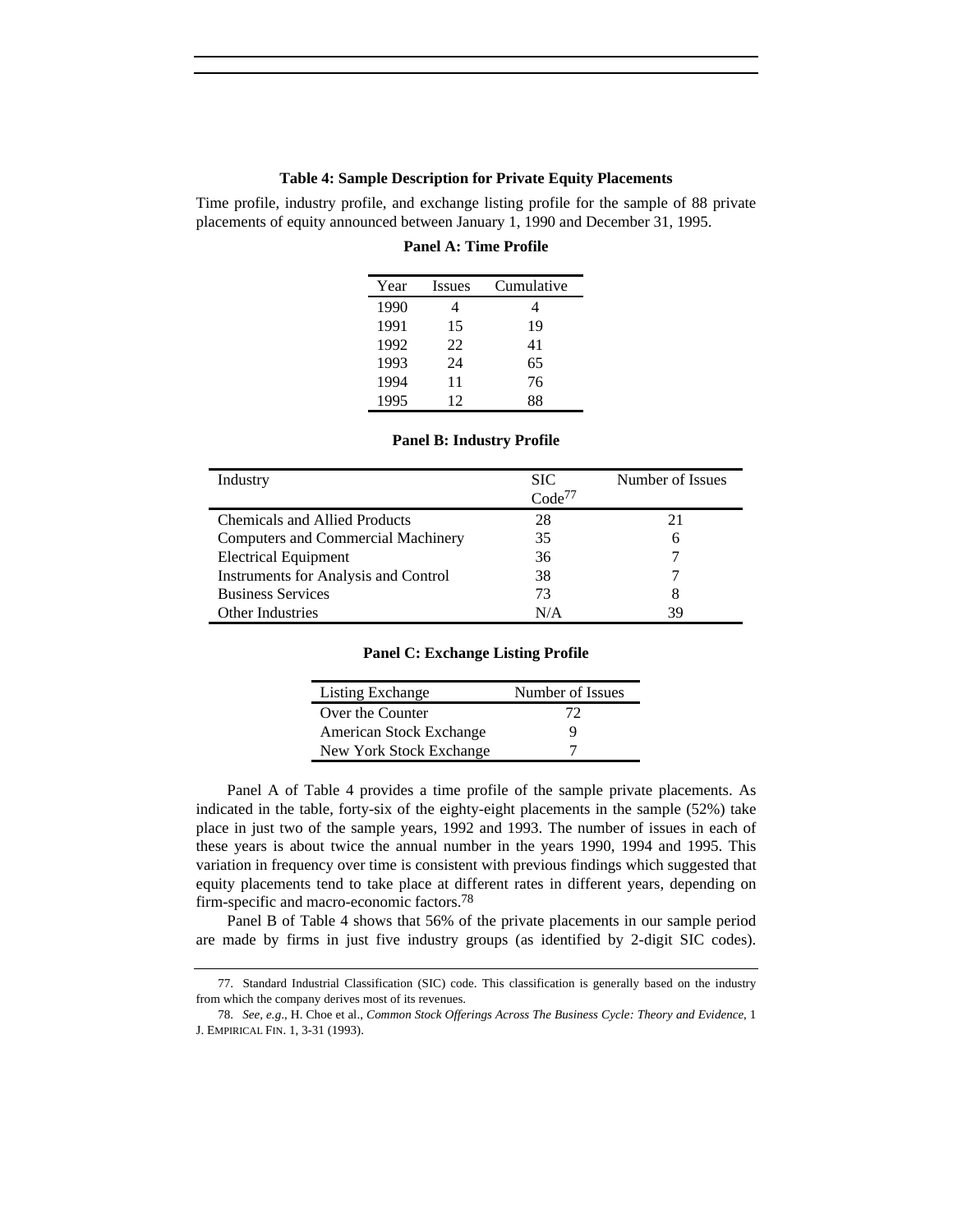Interestingly, these industries tend to be technology driven and hence are plausibly characterized by larger information asymmetries between insiders and potential outside investors.<sup>79</sup> This finding is consistent with the idea that part of the discount represents compensation to buyers for information costs and for providing monitoring services following the private placement.

Not surprisingly, Panel C of Table 4 shows that most of the firms making private placement announcements tend to be traded in the over-the-counter (OTC) market. OTC firms have a propensity to be smaller and are typically not followed by many financial analysts. This result lends further support to the claim that firms making private placement of equity tend to be characterized by greater information asymmetry among insiders and potential outside investors.

### *C. Discounts on Private Placements: An Initial Assessment*

Table 5 presents summary information on certain salient characteristics of the private placements in our sample. On average, these placements raised \$13.04 million (median = \$7.84 million). The number of shares offered in the private placement was, on average,  $15.87\%$  of the total number of shares outstanding after the issue (median = 14.50%). Reflecting the fact that private equity issuers tend to be smaller firms, the issuing firms have an average market capitalization of equity equal to \$117.74 million  $(median = $61.50 million).$ 

<sup>79.</sup> Because of the specialized knowledge associated with the operations and product development of high technology firms, it is reasonable that corporate insiders such as managers and officers are likely to possess greater information about the firm than outside investors. Further, the costs to monitor such firms will be higher than that for low technology firms because of the specialized knowledge that analysts will need to possess to assess the firm's prospects. *See* Stephen Ferris & Atulya Sarin, *Security Analysis and Corporate Diversification*, 5 ADVANCES IN FIN. ECON. 105, 105-38 (2000) (discussing corporate attributes and the level of analyst following).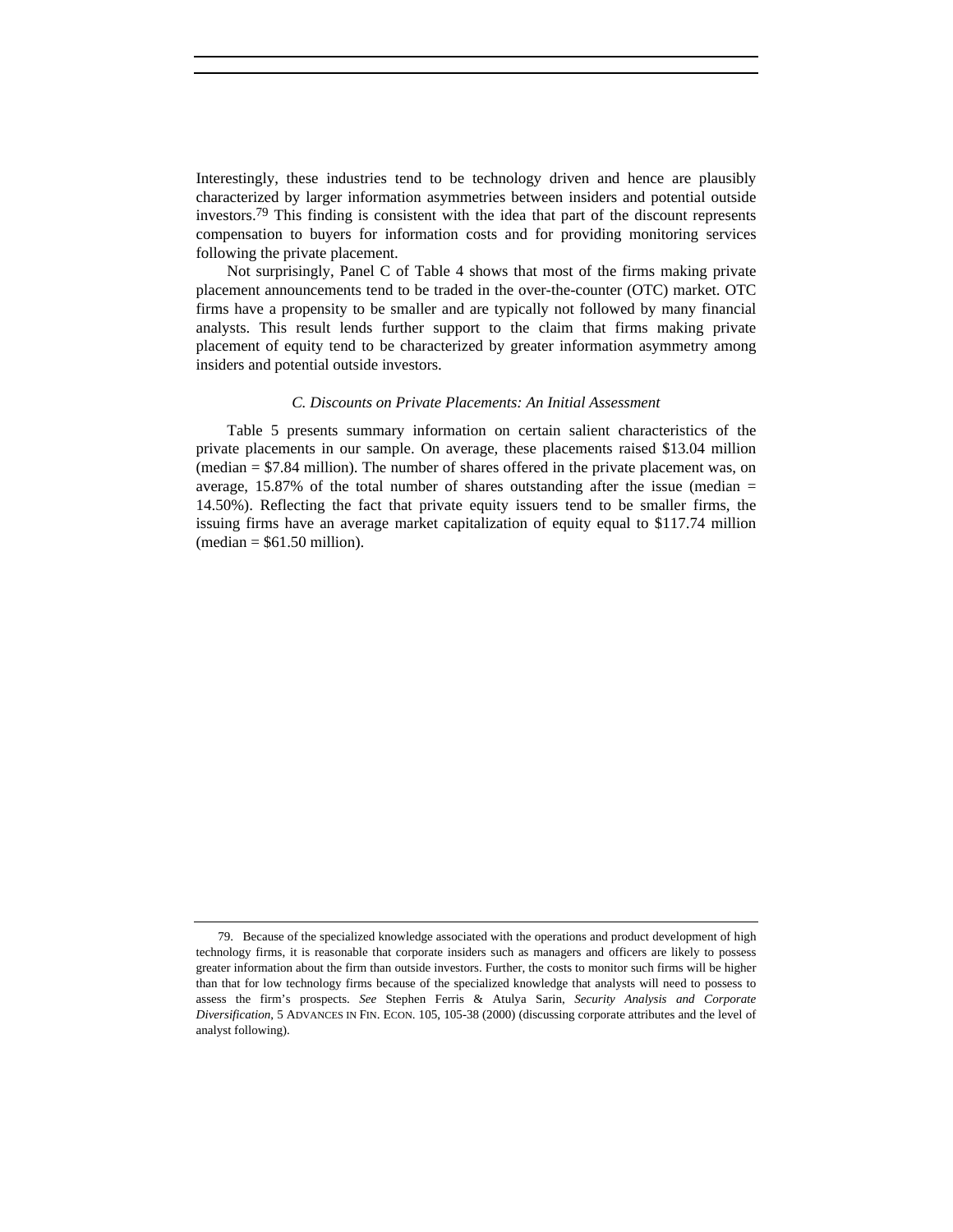## **Table 5: Private Placement Summary Statistics**

Summary statistics for offer size and price discounts. The sample includes 88 private placements of equity announced between January 1, 1990 and December 31, 1995.

| <b>Panel A: Issue Characteristics</b>           |        |       |        |        |          |          |
|-------------------------------------------------|--------|-------|--------|--------|----------|----------|
| Characteristic                                  |        |       | Mean   | Median | Minimum  | Maximum  |
| Amount Offered (\$ million)                     |        |       | 13.04  | 7.84   | 0.82     | 126      |
| Market Capitalization of Equity                 |        |       | 117.74 | 61.50  | 1.78     | 1,190.20 |
| <b>Shares Offered/Total Shares</b>              |        |       | 15.87  | 14.50  | 0.92     | 44.52    |
| After Issue (%)                                 |        |       |        |        |          |          |
| <b>Panel B: Discounts on Private Placements</b> |        |       |        |        |          |          |
|                                                 | Number | Mean  |        | Median | Minimum  | Maximum  |
| All Issues                                      | 88     | 22.21 | 20.67  |        | $-14.28$ | 68.00    |
| Registered Issues                               | 37     | 14.04 | 9.85   |        | $-14.28$ | 62.13    |

Unregistered Issues 51 28.13 26.47 -7.14 68.00

Panel B of Table 5 shows that, on average, privately placed shares were issued at a discount of 22.21% relative to the market price of the firm's publicly traded shares. However, a closer inspection of these placements reveals that the entire discount cannot be attributed to a lack of marketability. In thirty-eight cases out of eighty-eight, the private placement involved registered shares. Registered shares can be transacted freely, and the fact that the firm was publicly traded meant there was a ready market for these shares. Despite their marketability, registered shares were also placed at discounts averaging  $14.04\%$  (median = 9.85%). This result is corroborated by the analysis of Hertzel and Smith, who found discounts averaging 15.6% in a similar sample of registered private placements spanning the years 1980 to 1987.<sup>80</sup> Clearly, the discounts on private placements are being generated, at least in part, by factors that are distinct from the marketability of these issues.

If discounts on registered shares do not indicate lack of marketability, it is natural to look to placements of unregistered shares for an estimate of the marketability discount. Panel B of Table 5 shows that private placements of unregistered shares involve an average discount of 28.13%, which is about 14.09% higher than the average discount on registered placements. Since the most visible difference between the two types of issues is in their marketability, it is tempting to infer that at least this *differential discount* of 14.09% is a reflection of the marketability discount.

However, even this inference is premature. In drawing this conclusion, it is implicitly assumed that all the other economic factors that contribute to private placement discounts are identical across the two samples of issues, registered and unregistered. The next section presents evidence that this is not the case. The registered issues in our sample differ from unregistered issues not just in marketability but also in other factors that contribute to discounts. Therefore, in order to assess the discount that is necessitated solely by the lack of marketability, the influence of these additional factors will first have to be controlled for.

<sup>80.</sup> Hertzel & Smith, *supra* note 37, at 479 tbl.VI.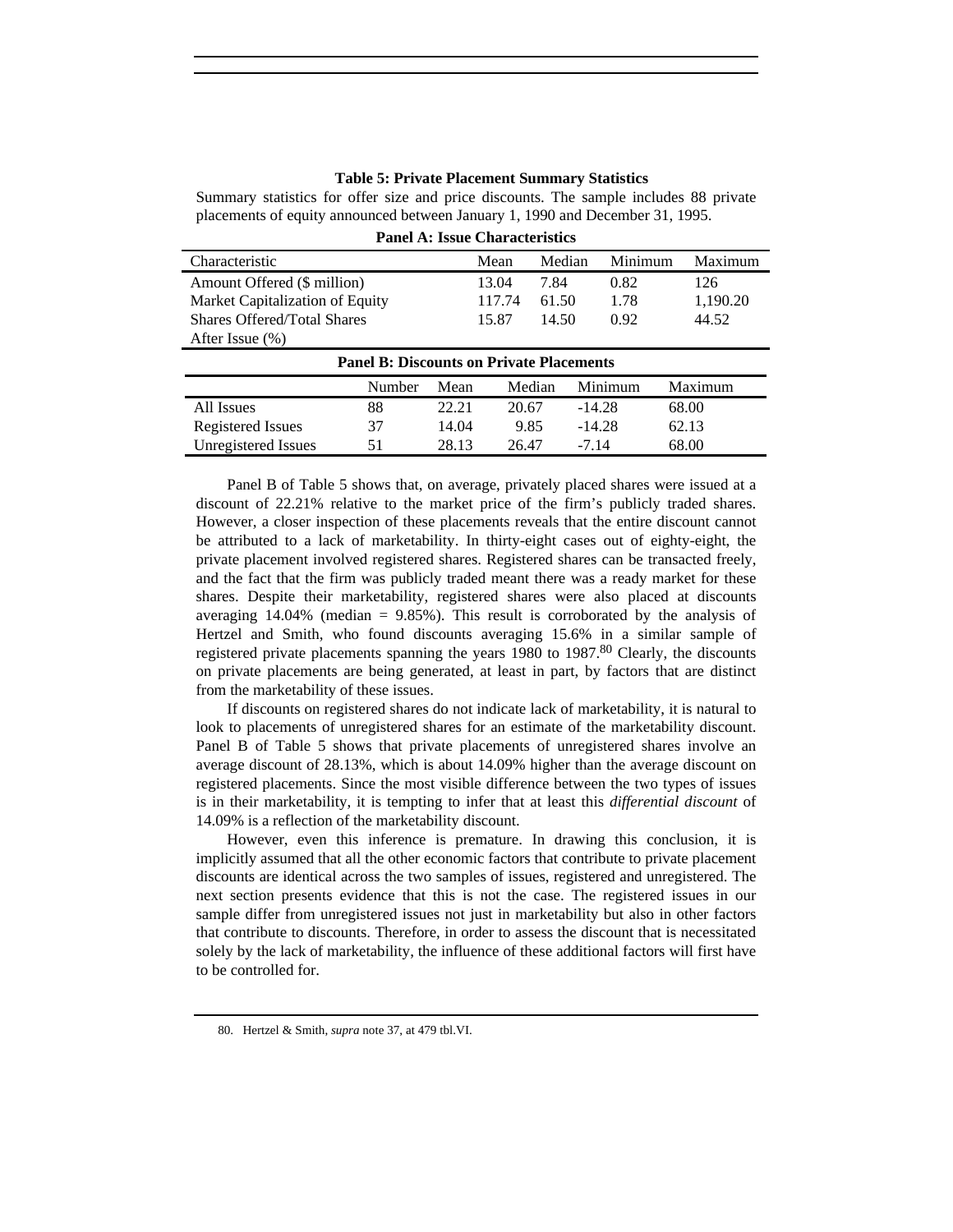A medical analogy may help to clarify this point. A casual comparison of smokers and non-smokers may suggest that, on average, smokers live five years less than nonsmokers. However, it would be a mistake to infer that smoking alone reduces longevity by five years because it may turn out that smokers also face greater personal or professional stress than non-smokers, and that this additional stress alone would reduce their longevity. Therefore, in order to capture the incremental damage caused by smoking, it is necessary to first control for the influence of other medical factors that also reduce life span.

What factors, other than marketability, necessitate discounts on privately placed shares? As Hertzel and Smith point out, investors who purchase privately placed shares have to expend considerable resources in assessing the quality of the issuing firm.<sup>81</sup> Moreover, investors who purchase private placements may become significant blockholders in the company, with the ability and the incentive to monitor managers and discipline their behavior.<sup>82</sup> As rational economic agents, they will bear these costs only if they are adequately compensated for doing so. The discount offered to buyers is compensation for the cost of assessing the quality of the firm and for the anticipated costs of monitoring the future decisions of its managers. In general, the harder it is to assess the current quality of the firm, and the more important it is to actively monitor the actions of managers in the future, the greater the discount investors will have to be offered in order to accept a private placement. This perspective suggests that a number of observable characteristics of the firm and its private placement—distinct from considerations of marketability—should be related to the discount observed on the transaction.

## *1. The Fraction of Total Shares Offered in the Placement*

The value of the firm is harder to assess if the firm relies heavily on future growth opportunities for its value rather than on existing assets. Growth-oriented firms have a greater need for external finance than mature firms, and are likely to issue a greater fraction of their existing equity in new private placements.83 Therefore, the discount on a private placement should increase with the fraction of total shares being placed in the issue.

#### *2. Business Risk*

Firms whose business operations are inherently risky are also more difficult to assess than those in relatively 'safe' or predictable lines of business. Therefore, the greater the degree of business risk, the higher the discount demanded by investors to accept a private placement of equity. Greater business risk also increases the importance of monitoring managerial decisions in the future, adding further to the discount required.

#### *3. Financial Distress*

A similar argument suggests that firms facing financial distress require much more intensive scrutiny when assessing value. They also will benefit from greater levels of

<sup>81.</sup> *Id*. at 460.

<sup>82</sup>*. Id.* at 467-68.

<sup>83</sup>*. Id.* at 484.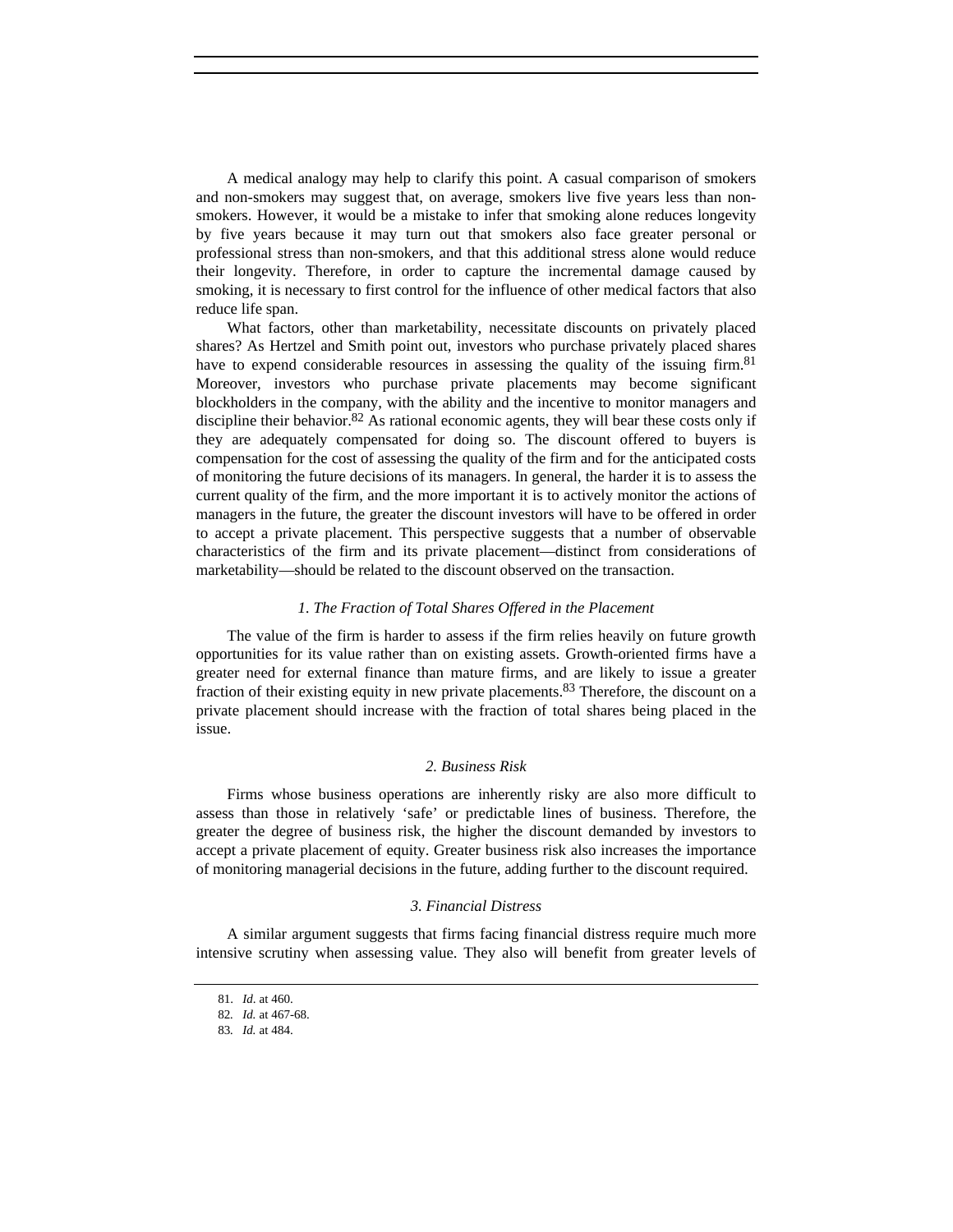monitoring by their blockholders. Therefore, firms in financial distress will have to offer a greater discount to potential buyers of their private placements than would firms that are financially secure.

#### *4. Total Proceeds from the Placement*

Finally, the acquisition of information about firms is likely to be affected by economies of scale. Potential buyers of private placements have to incur certain lumpsum expenses in obtaining data and acquiring the internal resources necessary to analyze this data. The larger the scale of the new private placement, the easier it is to absorb these fixed costs. As a result, the larger the proceeds of the private placement, the lower the discount on the issue ought to be.

Table 6 provides initial evidence that these factors do, indeed, influence the level of discounts on private placements. To show how these factors vary with the level of discounts, the eighty-eight private placements in our sample were first separated into three categories, according to the level of discount observed. The private placements were then analyzed to determine how these factors differed across the three groups. The first group contains the twenty-nine placements with the lowest discounts, the second group the twenty-nine placements with intermediate levels of discounts and the third category the thirty placements with the highest levels of discounts. The Low Discount Group has an average discount of just 2.21%, the average discount of the Medium Discount Group is 20.36%, and the average discount of the High Discount Group is 43.33%.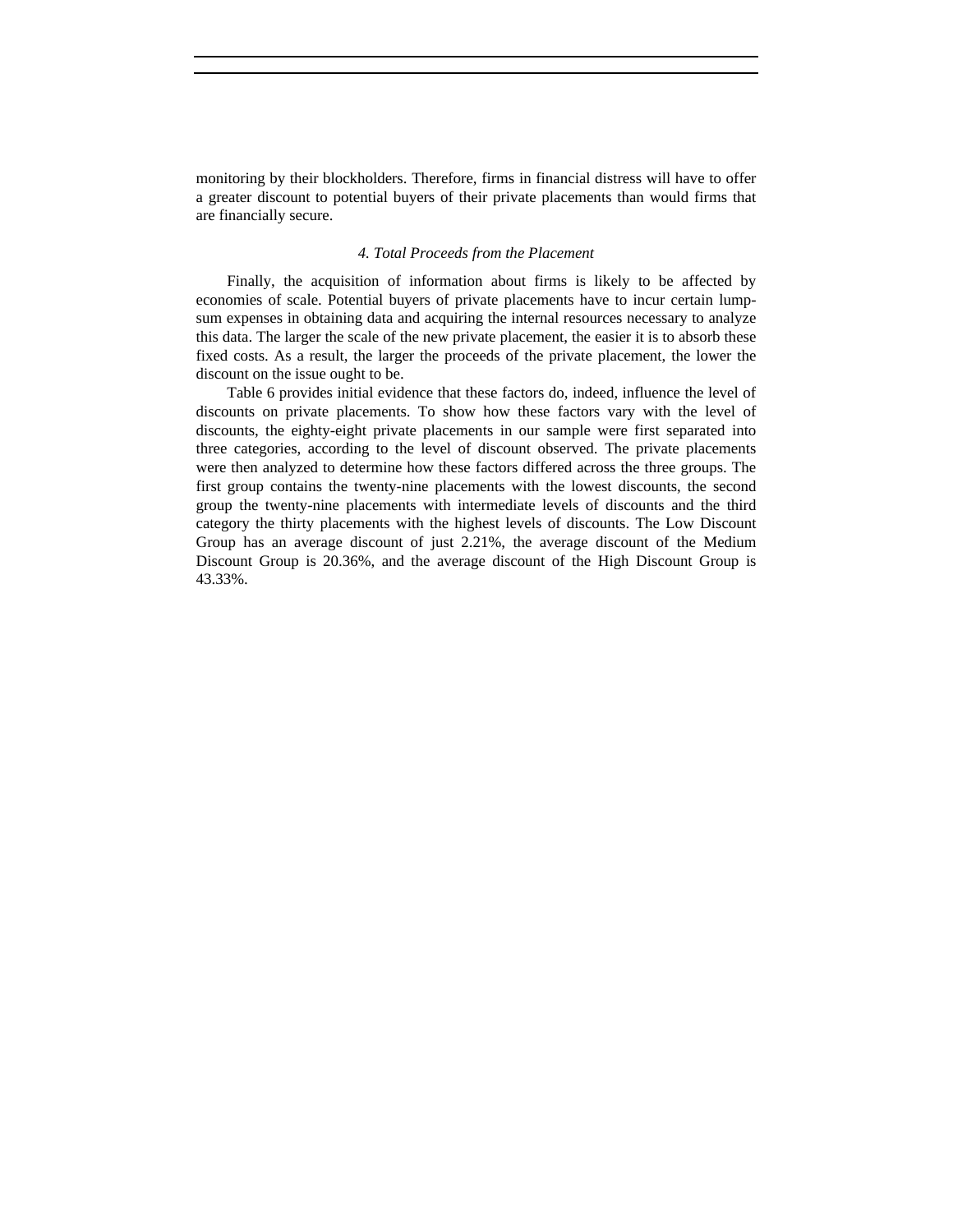| Characteristics      | Low Discount |        | <b>Medium Discount</b> |        | <b>High Discount</b> |        |
|----------------------|--------------|--------|------------------------|--------|----------------------|--------|
|                      | Mean         | Median | Mean                   | Median | Mean                 | Median |
| Discount             | 2.21%        | 3.49%  | 20.36%                 | 20.59% | 43.33%               | 40.32% |
| Proceeds (\$ mil.)   | 12.26        | 10.00  | 17.06                  | 9.85   | 9.90                 | 4.96   |
| <b>Shares Issued</b> | 11.53%       | 10.05% | 15.16%                 | 14.59% | 20.76%               | 17.49% |
| Volatility           | 3.74%        | 4.15%  | 4.47%                  | 4.44%  | 5.90%                | 5.25%  |
| Z-Score              | 21.93        | 3.56   | 10.14                  | 5.42   | 3.24                 | 1.85   |

**Table 6: A Comparison of Firm Characteristics by Private Placement Discount** Mean (median) values for characteristics of firms in each of three groups. The groups are obtained by ranking the sample transactions in ascending order according to the percentage discount. The sample includes 88 private placements of equity between January 1, 1990 and December 31, 1995.<sup>84</sup>

Table 6 shows that most of the variables hypothesized as potential determinants of the discount do, indeed, vary systematically with the level of discounts. As predicted, the fraction of total shares issued is systematically higher in high-discount placements than in low-discount placements. This is consistent with the speculation that firms with ambitious growth plans require closer scrutiny by investors prior to the consummation of the placement and greater monitoring subsequent to it. Similarly, the degree of business risks confronting the firm, as measured by the volatility of the firm's returns, is also greater in high-discount placements than in low-discount placements.

Finally, companies making high-discount placements are financially weaker than those making low-discount placements, as indicated by their Z-Scores. The Z-Score, originally devised by Altman to predict corporate bankruptcy, $85$  has subsequently come to be recognized as a convenient measure of a firm's financial performance.86 The Z-Score is calculated as a linear function of financial ratios that indicate the company's solvency, liquidity, return on assets, debt-servicing capacity, etc. Altman's research indicates that a Z-Score below 2.6 suggests financial distress.<sup>87</sup> In general, the higher the Z-Score of a company, the stronger its financial position. As Table 6 shows, issues that involve low discounts are made by firms with systematically higher Z-Scores, indicating their superior financial strength**.**

87*. Id.* at 757.

<sup>84.</sup> Notes for Table 6:

<sup>1. &</sup>quot;Shares Issued" indicates the new shares issued in the private placement as a percentage of the total shares outstanding after the issue.

<sup>2. &</sup>quot;Volatility" indicates the standard deviation of the firm's daily returns measured over the 250 trading days prior to the issue.

<sup>3.</sup> The "Z-Score," devised by Altman, is a widely used measure of the financial health of the company. The Z-Score is computed as a function of financial ratios that indicate the company's solvency, liquidity, return on assets, debt-servicing capacity, etc. The higher the Z-Score of a company, the stronger its financial position. *See* Edward I. Altman, *Financial Ratios, Discriminant Analysis and the Prediction of Corporate Bankruptcy*, 23 J. FIN. 589, 589-605 (1968).

<sup>85</sup>*. Id.*

<sup>86.</sup> ALAN C. SHAPIRO, MODERN CORPORATE FINANCE 756 (1990).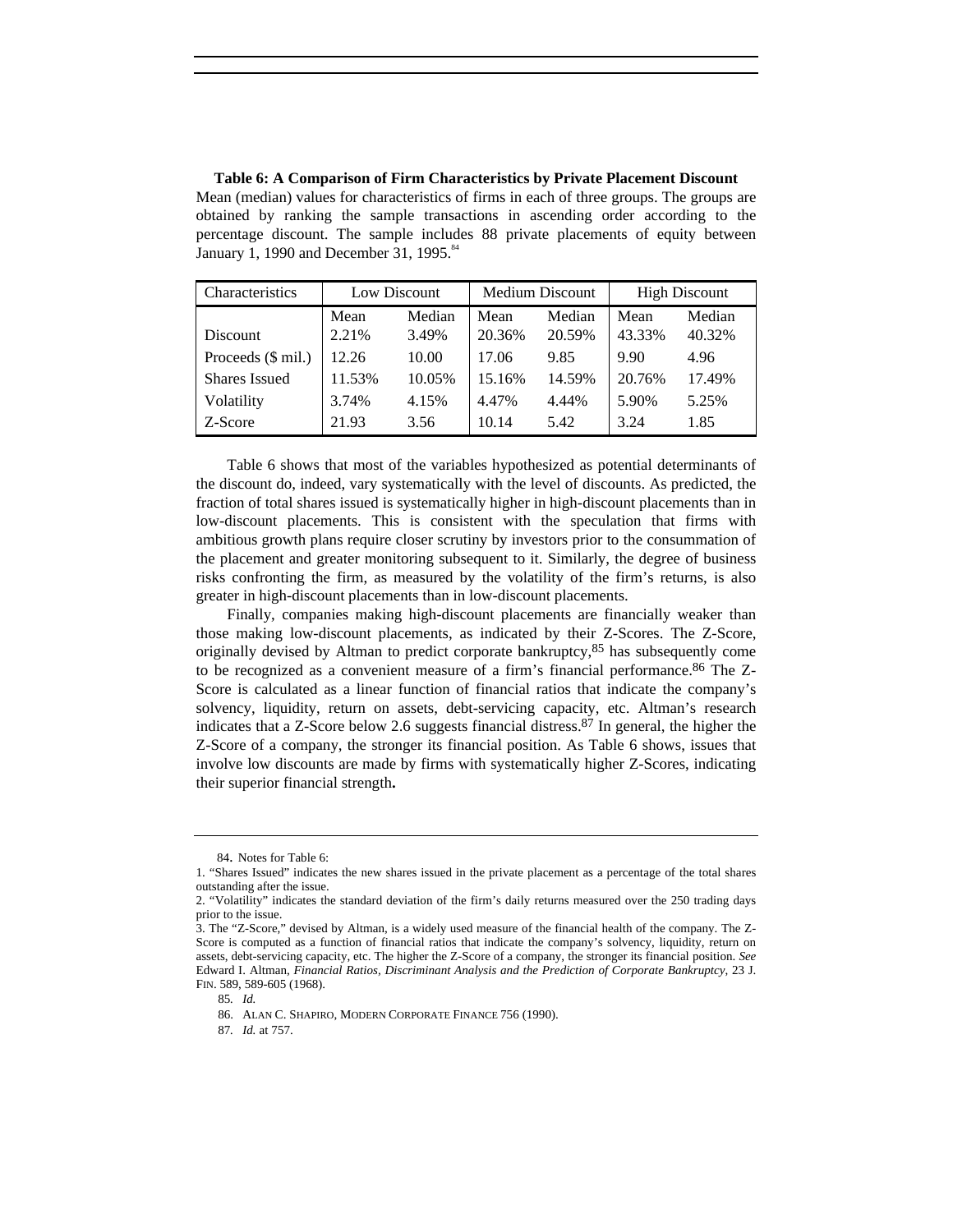The only variable that does not appear to be systematically related to discounts is the size of the issue in dollar terms ("proceeds"). This suggests that economies of scale in processing information may not be sufficiently significant in determining the discounts demanded by investors for private placements.

If the factors discussed above were present in equal measure among both registered and unregistered placements, the additional discount observed in unregistered issues could have been attributed solely to their lack of marketability. However, Table 7 shows that this is not the case. Registered issues differ from unregistered issues not just in terms of marketability, but also in terms of factors which are unrelated to marketability but which nonetheless influence discounts.

## **Table 7: Comparison of Firm Characteristics Between Registered and Unregistered Issues**

This table compares the median values, across registered and unregistered issues, of characteristics that influence the size of the private placement discount for reasons unrelated to marketability. The sample includes 88 private placements of equity between January 1, 1990 and December 31, 1995.

| <b>Characteristic</b>                                | <b>Unregistered Issues</b> | <b>Registered Issues</b> |
|------------------------------------------------------|----------------------------|--------------------------|
| Proceeds of the Issue $(\$ \text{mil.}) [\ast \ast]$ | 5.00                       | 11.00                    |
| Fraction of Shares Issued (%)                        | 15.07                      | 13.10                    |
| Returns Volatility                                   | 4.73                       | 4.22                     |
| $Z-Score$ [**]                                       | 2.19                       | 5.34                     |

The presence of two asterisks  $(**)$  with a variable in Table 7 indicates that differences in the median values of this variable between registered and unregistered issues is too great to have occurred merely by chance.<sup>88</sup> Table 7 reveals that firms making unregistered issues are significantly weaker financially than those making registered issues, as revealed by their lower Z-Scores. As shown in Table 8, this difference in financial strength alone would have justified a higher discount on unregistered issues, even if they suffered no lack of marketability. Unregistered issues also tend to be smaller in terms of issue proceeds than registered issues, a factor which may also contribute to higher discounts, although this affect appears to be weak, as shown in Table 7.

Therefore, if unregistered issues have an average additional discount of 14.09% relative to registered issues, part of the additional discount simply reflects the fact that unregistered issues tend to be made by financially weaker companies, and that they tend to involve smaller issue proceeds. Both of these factors lead to higher discounts. Only the remaining portion of the additional discount associated with unregistered issues can be attributed to their lack of marketability.

<sup>88.</sup> More precisely, these asterisks indicate that the difference in medians is significant at a confidence level of at least 95%. This determination was made on the basis of two well-known statistical tests for differences in medians: the Wilcoxon Signed-Rank Test and the Kruskal-Wallis Test. JOSEPH G. VAN MATRE & GLENN H. GILBREATH, STATISTICS FOR BUSINESS AND ECONOMICS 623-30 (3d ed. 1987).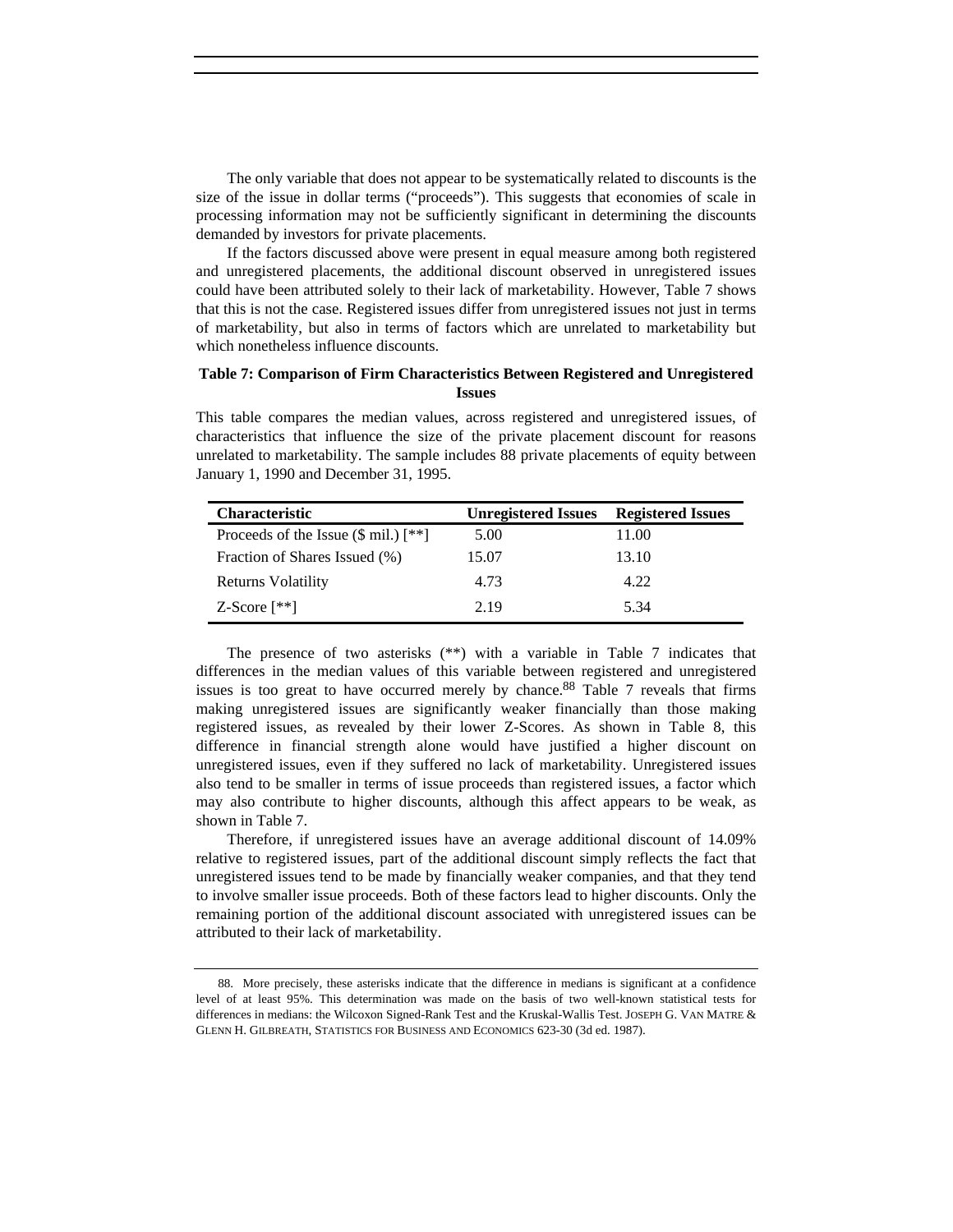#### *D. Determinants of Private Placement Discounts: A Regression Analysis*

The central challenge in identifying the impact of non-marketability on private placement discounts is to control the simultaneous influence exerted on the discount by other extraneous factors. The standard procedure for analyzing the simultaneous influence of several factors on a variable of interest, the subject variable, is the technique of multivariate regression.<sup>89</sup> Multivariate regression provides estimates of how a given explanatory factor contributes to the subject variable, *given* the contributions of all other specified factors. The objective of multivariate regression is to find the specification that best describes the variations observed in the subject variable across the sample.<sup>90</sup>

In order to explain private placement discounts, we considered four factors within a multivariate regression framework. The choice of these variables was dictated both by theoretical considerations and an initial assessment of the data.

- The Percentage of Total Shares Issued: Theoretical arguments, articulated earlier in this paper, suggest that private placement discounts should be an *increasing* function of the fraction of total shares issued, all other factors held constant. This prediction is borne out by an initial assessment of the placements in our sample, as reported in Table 7.
- The Z-Score of the Issuing Company: As explained earlier, the Z-Score is a numerical indicator of the firm's financial health. The stronger the firm, the higher its Z-Score. Theory suggests that private placement discounts should be a *decreasing* function of the issuer's Z-Score, other factors held constant.
- The Standard Deviation of the Issuing Firm's Returns: This variable measures the volatility in the issuer's publicly traded shares, which indicates the degree of business risks to which the firm is exposed. Theory suggests that private placement discounts should be an *increasing* function of the firm's riskiness, other factors held constant.
- Whether or Not the Issue is Registered: Finally, we consider the impact of marketability. We specify an "indicator" variable that is assigned a value of 1 if the issue is registered and 0 otherwise. Since registered shares are more readily marketable, issues denoted as "1" (i.e. registered issues) should have lower discounts than issues denoted "0"(unregistered issues), holding other factors constant.

We decided to exclude the level of proceeds as an explanatory variable because our initial assessment of the data, summarized in Table 6, suggested that this factor did not exhibit a systematic relationship with private placement discounts.<sup>91</sup>

<sup>89.</sup> J. JOHNSTON, ECONOMETRIC METHODS 12-16 (3d ed. 1984).

<sup>90</sup>*. Id.*

<sup>91.</sup> This assessment was subsequently verified by studying an alternative specification in which proceeds were included as an explanatory variable. The results revealed that proceeds did not have a statistically significant relationship with private placement discounts even in a multivariate regression. Since proceeds failed to add any insight into the behavior of discounts, this specification was not pursued further.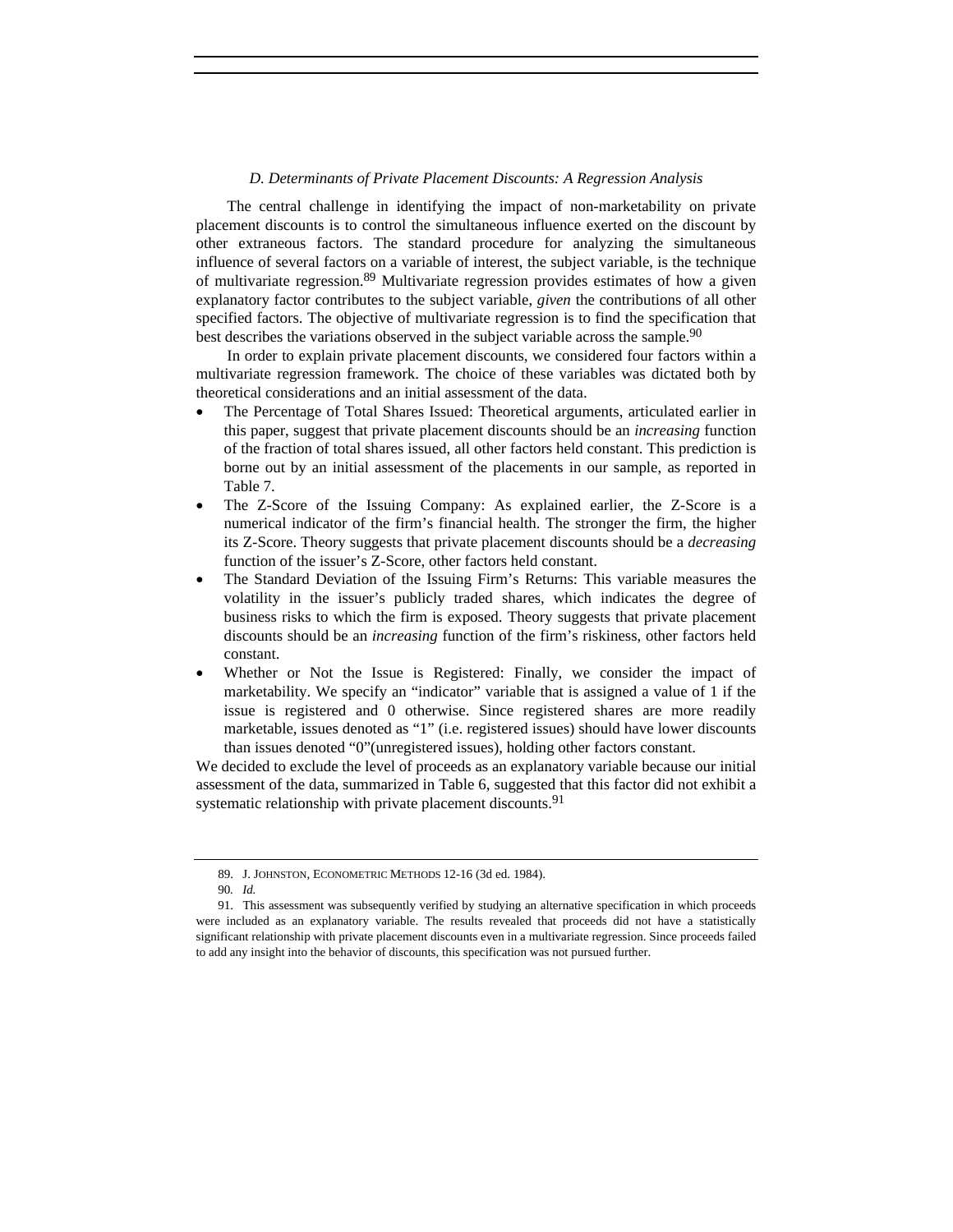Regression analysis estimates a model of the following form:92

- Discount =  $a + b_1 \times$  Fraction of Shares Issued +  $b_2 \times Z$ -Score
- $+ b_3 \times$  Standard Deviation of Returns  $+ b_4 \times$  Registration Indicator.

The data provided by the sample is used to estimate the coefficients *a*,  $b_1$ ,  $b_2$ ,  $b_3$  and  $b_4$ . The "intercept" term *a* identifies that component of the discount, if any, that is unrelated to any of the explanatory factors included in the model. The coefficients  $b_1$  to  $b_4$  reveals the percentage percent the private placement discount will change if the associated factor increases by one unit, all else remaining constant. Of particular interest to us is the coefficient  $b_4$ . For example, if the value of  $b_4$  turns out to be -5.0, we can infer that a registered issue, which is assigned a Registration Indicator of 1, would have a discount that is 5% *lower* than an otherwise identical issue that is unregistered (Indicator  $= 0$ ). Therefore, the value of the coefficient  $b<sub>4</sub>$  provides an estimate of the discount that is attributable *purely* to the lack of marketability, when all other factors are held constant.

We estimated the above regression model using the sample of 88 private placements occurring between January 1, 1990 and December 31, 1995. The results of this regression are reported in Table 8. This table reports the coefficients associated with each explanatory factor, as well as diagnostic measures that indicate the statistical significance of these factors in explaining discounts.

## **Table 8: Cross-Sectional Regression Results Explaining Price Discounts for the Sample of Private Placement Transactions**

| Estimates from ordinary least square regressions of price discounts on explanatory |
|------------------------------------------------------------------------------------|
| factors. The sample includes 88 private placement transactions spanning the period |
| January 1, 1990 to December 31, 1995. 't-Statistics' are computed using White's    |
| adjustment for heteroskedasticity. <sup>93</sup>                                   |

| Variable                             | Coefficient | Std. Error | t-Statistic | Prob.  |
|--------------------------------------|-------------|------------|-------------|--------|
| Intercept                            | 4.91        | 5.526399   | 0.889140    | 37.65% |
| Percentage of Shares Issued          | 0.40        | 0.204315   | 1.999084    | 4.89%  |
| Z-Score                              | $-0.08$     | 0.032588   | $-2.519890$ | 1.37%  |
| <b>Registration Indicator</b>        | $-7.23$     | 3.278803   | $-2.205249$ | 3.02%  |
| <b>Standard Deviation of Returns</b> | 3.13        | 0.799971   | 3.924254    | 0.02%  |
| R-squared                            | 35.38%      |            |             |        |
| Adjusted R-squared                   | 32.27%      |            |             |        |

<sup>92.</sup> Although our linear model is consistent with the received literature (e.g. Hertzel & Smith, *supra note* 37 (1993)), several tests of model specification were conducted and the specification was found to be robust. As part of our sensitivity tests, we considered two alternative specifications for capturing financial health, involving indicator variables for financial distress: (1) A distress indicator that is coded 1 if the Z-Score is below 2.6 (the critical level identified by Altman, *supra* note 84, at 602), and 0 if the Z-Score is at or above 2.6; (2) A distress indicator that is coded 1 if the news story accompanying the private placement and publicly available company filings indicate financial distress, and 0 otherwise. The results were qualitatively very similar to those reported in this paper. In particular, the coefficient of the Registration Indicator is very close to that reported in Table 8 below. Therefore, the results for these alternative specifications are not reported here.

<sup>93.</sup> Halbert White, *A Heteroskedasticity-Consistent Covariance Matrix Estimator and a Direct Test for Heteroskedasticity*, 48 ECONOMETRICA 817, 817-38 (1980).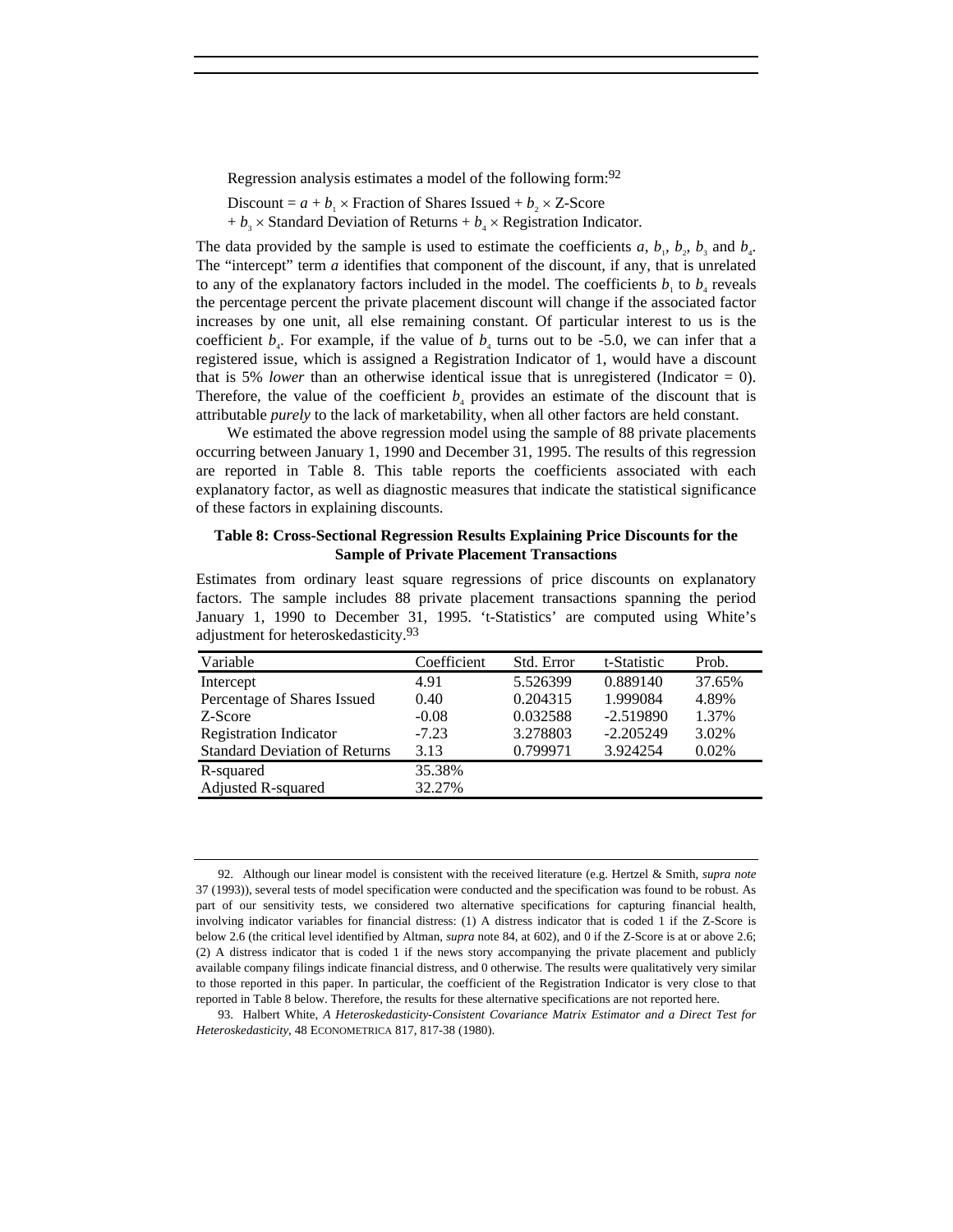The critical test of a factor's explanatory power is that its coefficient is different from zero. The column labeled "Prob." helps identify the degree of certitude with which we can assert this to be true from the sample used for the study. Heuristically, a value of 5% in this column signifies that there is only a 5% probability that the estimated coefficient is different from zero purely by chance. In other words, at a 95% confidence level the coefficient is, indeed, different from zero. Any value of approximately 5% or below is taken to indicate strong statistical significance.

Table 8 reveals that every factor we considered in explaining private placement discount has significant explanatory power. For every percentage point by which the firm increases the amount of shares it issues (relative to the total shares after the issue), the discount rises by 0.40% when other factors remain constant. Similarly, for every unit increase in the Z-Score (indicating increased financial health), the discount decreases by 0.08% when other factors are held constant. For every percent by which the standard deviation of monthly returns increases, indicating greater business risk in the issuer, the discount increases by 3.13%.

Most importantly, Table 8 provides a direct estimate of the discount required for lack of marketability. This estimate comes from the coefficient associated with the Registration Indicator. Table 8 reveals that over the sample period, an issue that was registered (*i.e.* coded as "1") would have required a discount that was 7.23% less than an otherwise identical issue which was unregistered (and hence coded "0"). Therefore, controlling for all other factors influencing private placement discounts, an issuer would have to concede an additional discount of 7.23% simply to compensate the buyer for lack of marketability.

#### V. SUMMARY AND CONCLUSIONS

The marketability of an asset refers to the degree to which an asset can be converted to cash quickly, without incurring large transaction costs or price concessions. All else equal, the more marketable an asset, the higher the price an investor will be willing to pay for the asset. The lack of marketability of an asset is costly to investors because it potentially causes the investor to miss opportunities to allocate capital to alternative uses, such as liquidity or portfolio rebalancing.

In this Article, we review and critique the various methods that appear in the literature and are used in practice to estimate valuation discounts when an asset lacks marketability. We also present findings from our own original empirical research which offer further insights into the estimation of such discounts.

Current practice recognizes three different methods to estimate valuation discounts due to a lack of marketability. The IPO approach attempts to infer an estimate by comparing post-IPO share prices with transaction prices in the same shares prior to the IPO. The IPO approach is flawed because it samples only successful firms that ultimately go public. Firms that are less profitable and decide not to go public are excluded from consideration. Hence, this approach produces estimates of the marketability discount that are likely to overstate the true discount attributable to a lack of marketability.

The acquisition company approach can provide upper bound estimates for the valuation discounts for private companies (private company discount), in part due to lack